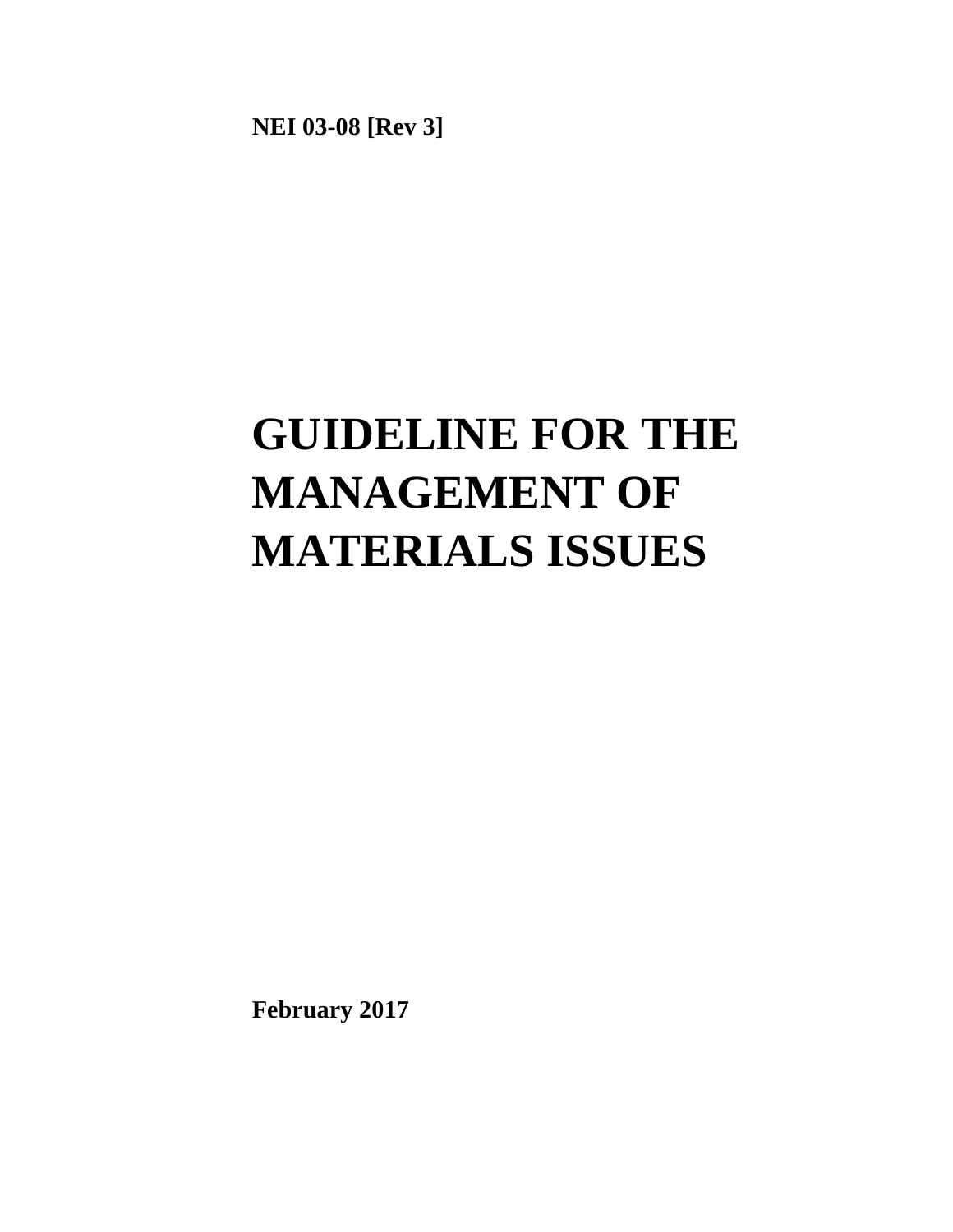# **NOTICE**

.

Neither NEI, nor any of its employees, members, supporting organizations, contractors, or consultants make any warranty, expressed or implied, or assume any legal responsibility for the accuracy or completeness of, or assume any liability for damages resulting from any use of, any information apparatus, methods, or process disclosed in this report or that such may not infringe privately owned rights.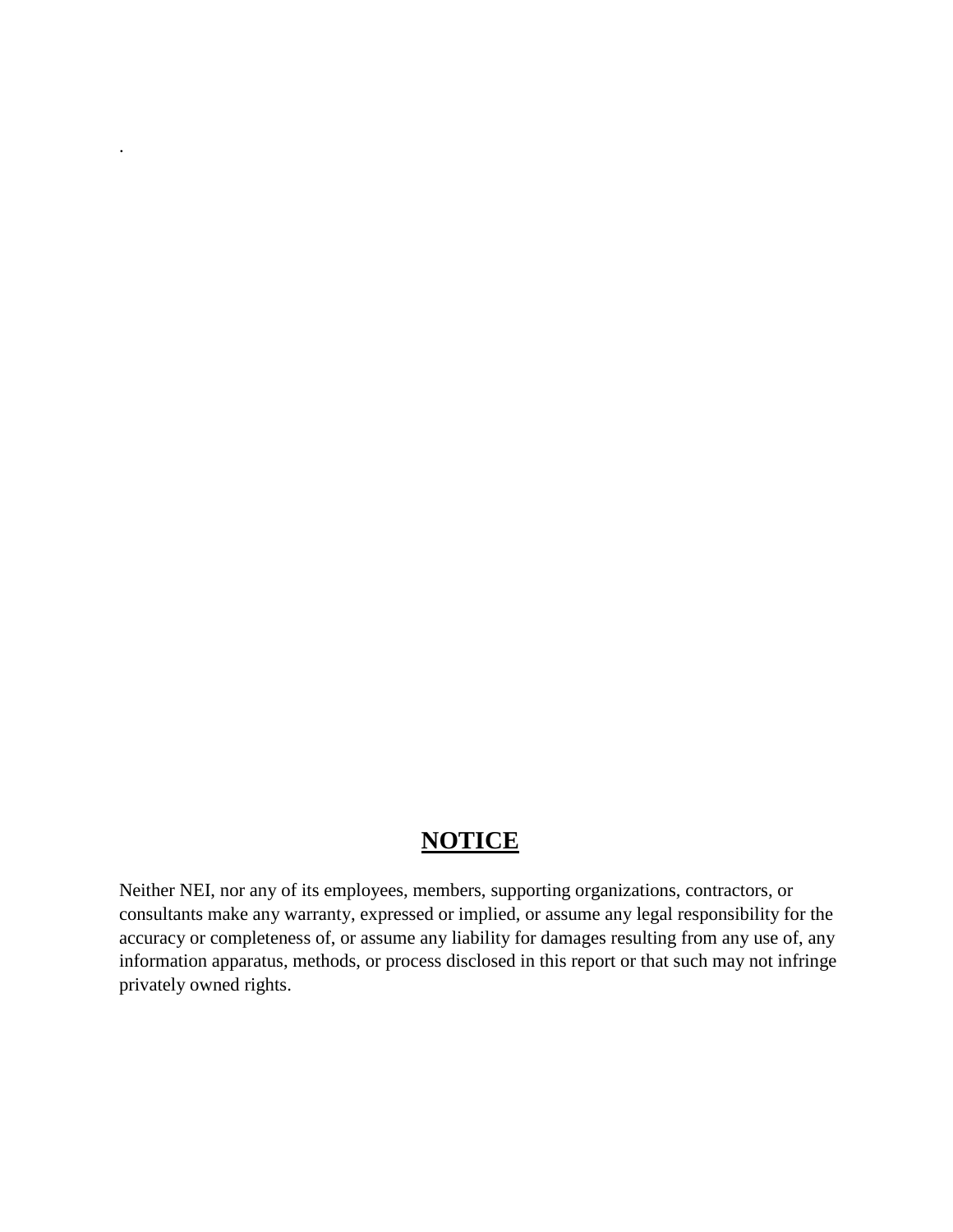# **TABLE OF CONTENTS**

| 3 INDUSTRY MATERIALS ISSUES OVERSIGHT AND COORDINATION 4 |  |
|----------------------------------------------------------|--|
|                                                          |  |
|                                                          |  |
|                                                          |  |
|                                                          |  |
|                                                          |  |
|                                                          |  |
|                                                          |  |
|                                                          |  |
|                                                          |  |
|                                                          |  |
|                                                          |  |
|                                                          |  |
|                                                          |  |
|                                                          |  |
|                                                          |  |
|                                                          |  |
|                                                          |  |
|                                                          |  |
|                                                          |  |
| 9 MAJOR INDUSTRY EMERGENT MATERIALS ISSUE PROCESS 13     |  |
|                                                          |  |
|                                                          |  |
|                                                          |  |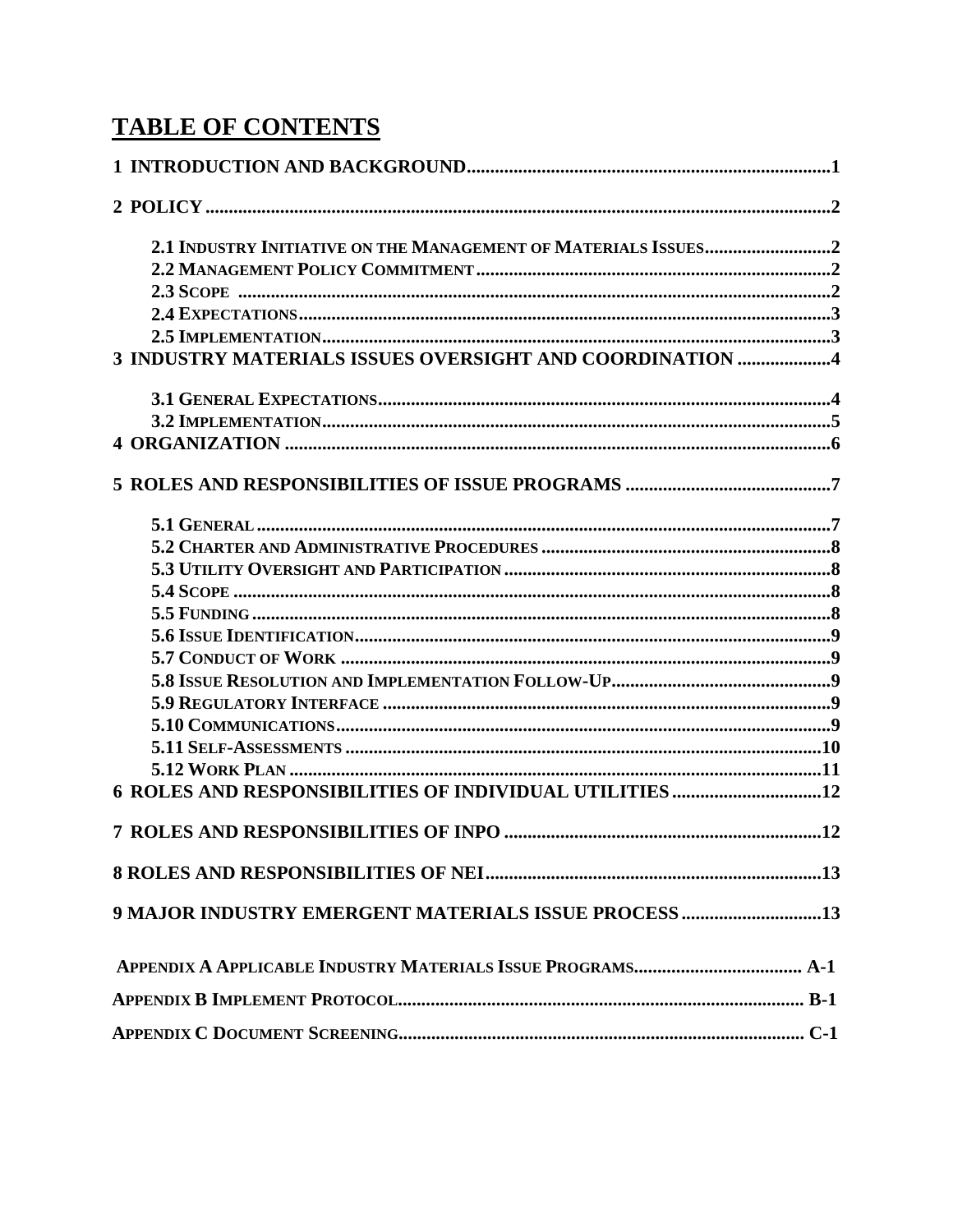# **GUIDELINE FOR THE MANAGEMENT OF MATERIALS ISSUES 1 INTRODUCTION AND BACKGROUND**

<span id="page-3-0"></span>The Industry Guideline for the Management of Materials Issues outlines the policy and practices that the industry commits to follow in managing materials aging issues. The guideline:

- Documents the formal Industry Initiative on Management of Industry Materials Issues (the "Initiative").
- States the policy upon which the Initiative is based.
- Defines the roles and responsibilities established to oversee industry performance on the Initiative.
- Outlines the responsibilities of the utilities, the industry materials Issue Programs and INPO in supporting the Initiative and this guideline.
- Identifies responsibilities for ownership of implementation of the Materials Initiative.

More specifically, the industry's policy for managing materials issues (the "Policy") provides the framework within which all materials degradation and aging management work will be performed. The guidelines define the scope to which they apply and provide guidance on how the utilities and the Issue Programs they fund operate to ensure that the Policy is effectively implemented. Historically two groups, one executive and one technical, were established under the NEI Nuclear Strategic Issues Advisory Committee (NSIAC) structure to assist the utilities and Issue Programs in Policy implementation. These two groups (MEOG, Materials Executive Oversight Group, and MTAG, Materials Technical Advisory Group) were not directly involved in technical work, which continued to reside in the relevant Issue Programs; rather they provided a focal point that maintained an overall coordination and integration of the ongoing industry activities to meet the strategic goals and effectively monitor Policy implementation. These groups also developed the foundation documents that defined the expectations for implementation of the Initiative.

The assessment of industry performance under the Materials Initiative that was completed in 2008 and 2009 concluded that the MTAG and MEOG were no longer necessary to oversee industry performance. The overall structure and membership of the materials Issue Programs was modified and their responsibilities changed as described in this document so that the oversight goals of the Initiative will continue to be met.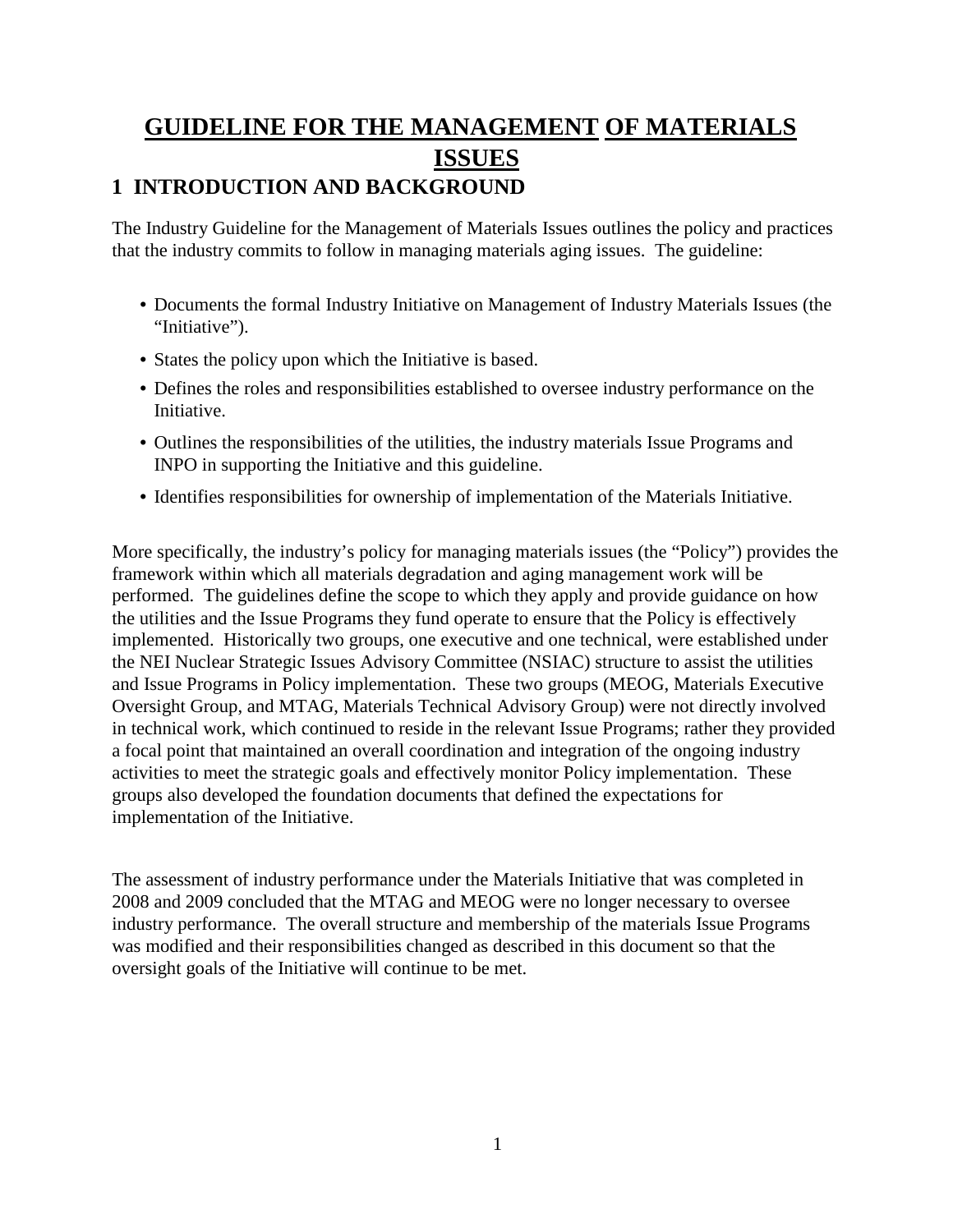## <span id="page-4-1"></span><span id="page-4-0"></span>**2 POLICY**

#### **2.1 INDUSTRY INITIATIVE ON THE MANAGEMENT OF MATERIALS ISSUES**

Chapter 1 The Industry Initiative on Management of Materials Issues commits each nuclear utility to adopt the responsibilities and processes described in this document. The following commitment was adopted by the NSIAC as a formal Industry Initiative in May 2003:

*The objective of this Initiative is to assure safe, reliable and efficient operation of the U.S. nuclear power plants in the management of materials issues.* 

*Each licensee will endorse, support and meet the intent of NEI 03-08, Guideline for the Management of Materials Issues. This initiative is effective January 2, 2004.* 

*The purpose of this Initiative is to:* 

*Provide a consistent management process Provide for prioritization of materials issues Provide for proactive approaches Provide for integrated and coordinated approaches to materials issues* 

*Actions required by this Initiative include:* 

*Commitment of executive leadership and technical personnel Commitment of funds for materials issues within the scope of this Initiative Commitment to implement applicable guidance documents Provision for oversight of implementation* 

## <span id="page-4-2"></span>**2.2 MANAGEMENT POLICY COMMITMENT**

Through the activities described in the following sections, the industry will ensure that its management of materials degradation and aging is forward-looking and coordinated to the maximum extent practical. Additionally, the industry will continue to rapidly identify, react and effectively respond to emerging issues. The associated work will be managed to emphasize safety and operational risk significance as the first priority, appropriately balancing long-term aging management and cost as additional considerations. To that end, as issues are identified and as work is planned, the groups involved in funding, managing and providing program oversight will ensure that the safety and operational risk significance of each issue is fully established prior to final disposition.

## <span id="page-4-3"></span>**2.3 SCOPE**

The Industry Initiative applies to all NEI U.S. member utilities and the materials management programs that they fund and support. This specifically includes programs conducting work related to:

- PWR and BWR reactor pressure vessel, reactor internals and primary pressure boundary components.
- PWR steam generators.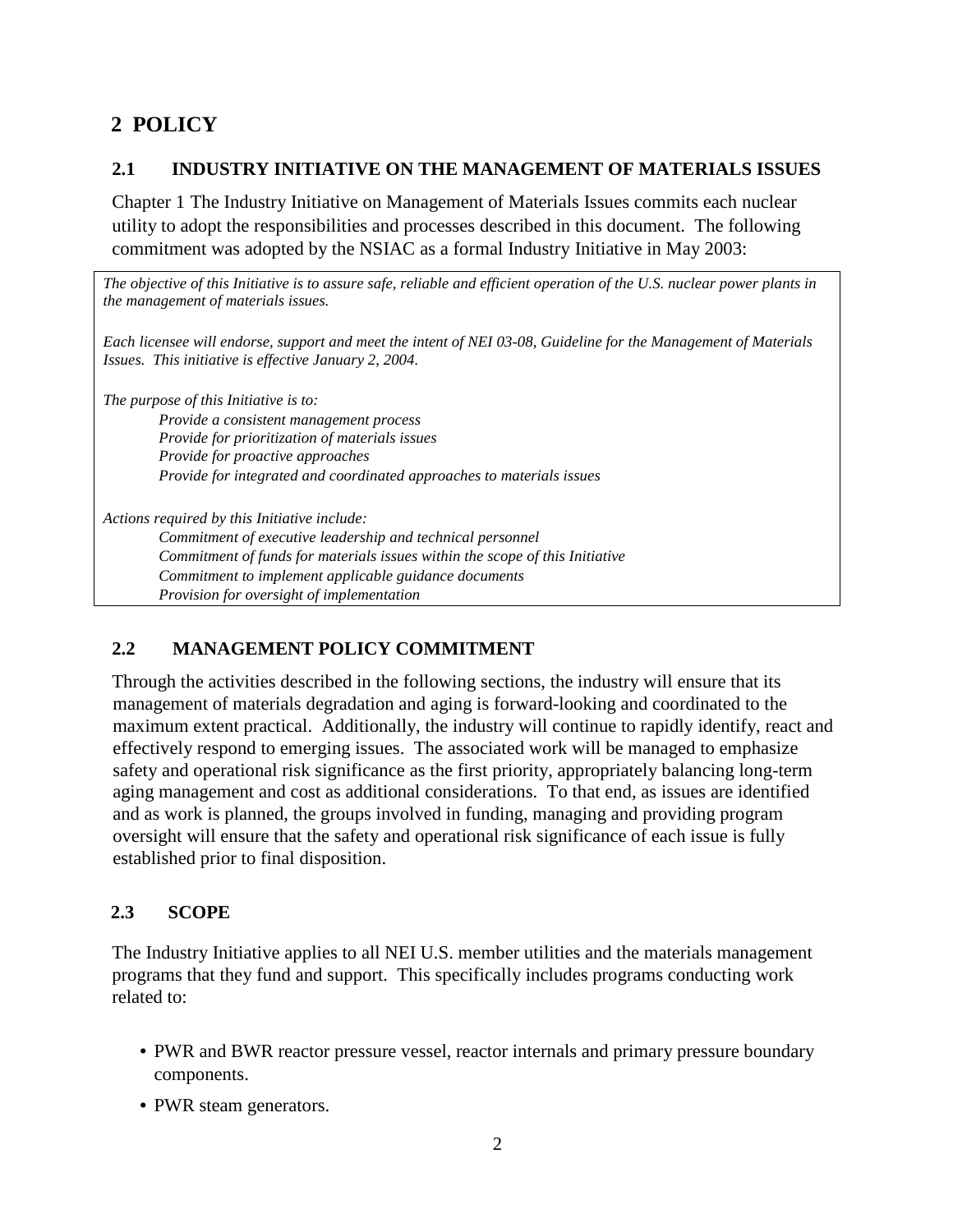- Non Destructive Examination (NDE) and chemistry/corrosion control programs that provide support to the focused programs above.
- Other materials related items as may be directed by the NSIAC.

The industry programs and areas (referred to herein as "Issue Programs") governed by this guideline are listed in Appendix A. The applicability of the Initiative to new and revised programs will be assessed as necessary by NSIAC. Appendix A will be updated as needed.

#### <span id="page-5-0"></span>**2.4 EXPECTATIONS**

The approach to addressing materials issues embodied in the Policy is a substantial change from the approach applied prior to the approval of the Materials Initiative. This approach requires a high level of understanding, commitment and alignment in support of the Policy among industry executives.

The overall goal of this Policy and the associated guidelines is to ensure that the industry's management of materials degradation and aging is forward-looking, focused on issues commensurate with their safety significance, and coordinated to the maximum extent practical. Additionally, the industry will continue to rapidly identify, react and effectively respond to emerging issues. When properly implemented, this should result in fewer unanticipated issues that consume an inordinate level of industry resources, and divert the focus from an orderly approach to managing materials performance.

It is expected that every utility will fully participate in the implementation of the materials management activities applicable to its plants.

The details for the identification and management of industry materials issues are contained in this guideline.

#### <span id="page-5-1"></span>**2.5 IMPLEMENTATION**

These guidelines were implemented as an Industry Initiative adopted by the NEI Nuclear Strategic Issues Advisory Committee in May of 2003. Its requirements were in place before January 2, 2004. Utility implementation of these guidelines will be verified as directed by the NSIAC.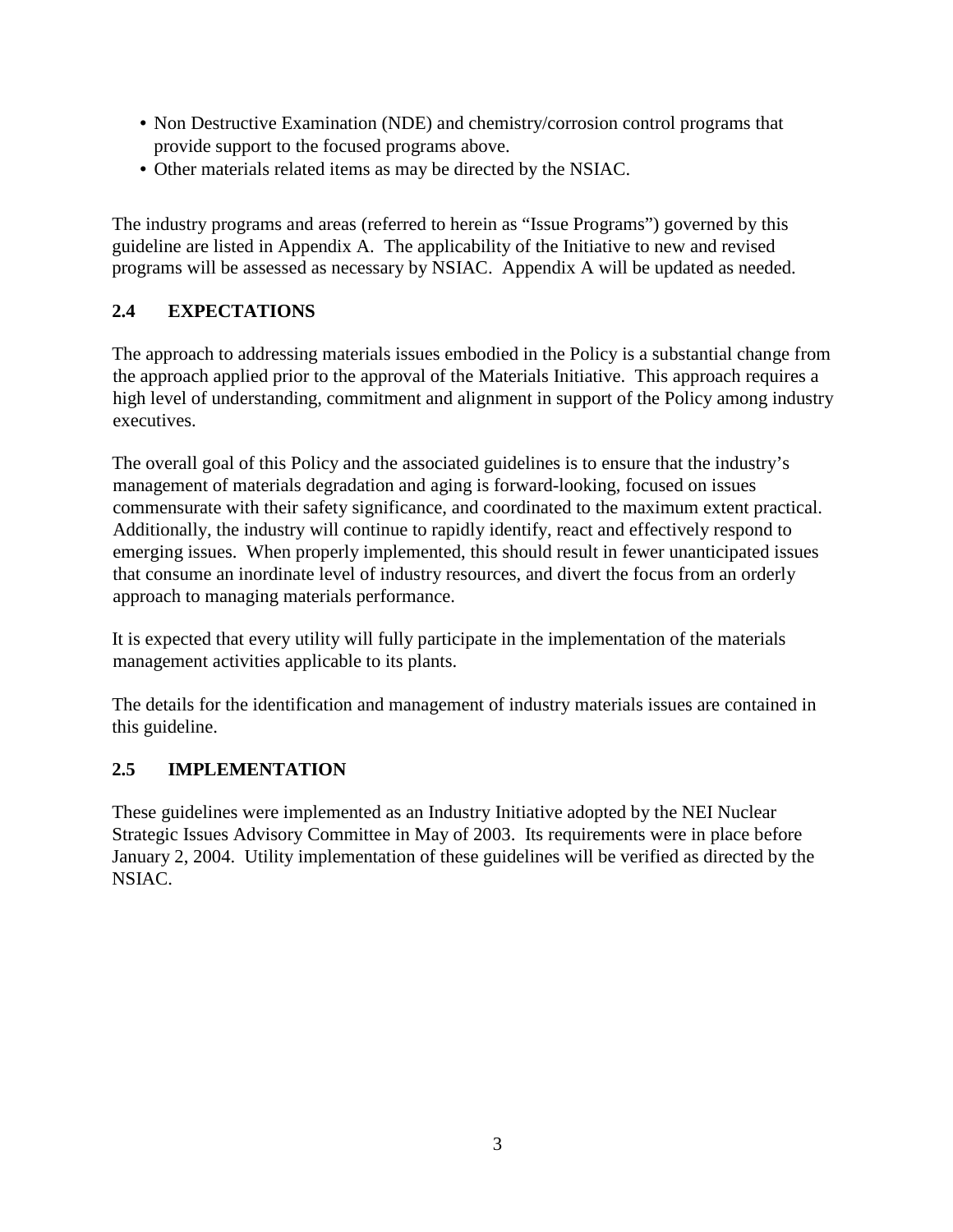## <span id="page-6-0"></span>**3 INDUSTRY MATERIALS ISSUES OVERSIGHT AND COORDINATION**

#### <span id="page-6-1"></span>**3.1 GENERAL EXPECTATIONS**

An industry materials oversight group shall be established with the following responsibilities:

- Developing and maintaining a high-level strategic approach to managing materials issues.
- Ensuring appropriate priorities for materials management.
- Ensuring effective coordination and interface among the various industry Issue Programs.

The oversight group will provide the following updates to NSIAC:

- As appropriate:
	- **-**Status of materials management issues including the identification of any issues that may not be receiving a level of attention commensurate with their potential impact.
- Annually:
	- **-**Emerging issues
	- **-** Key performance indicators
	- **-**Regulatory interface activities/issues
	- **-** Newly promulgated guideline requirements
	- **-** Need for coordinated industry responses
	- **-**Funding trends
	- **-**Personnel and succession planning
	- **-**Strategic direction/issues

In addition, the oversight group will be responsible for:

- Reviewing INPO's integration into the operation of the Issue Programs, both in supporting issue identification and in monitoring guidelines implementation and follow-up.
- Managing the following aspects of the major materials issue process:
	- **-**Identifying when additional funding may be necessary and communicating these needs to the EPRI Nuclear Power Council (NPC), NSSS Owners Groups and NSIAC as appropriate.
	- **-**Reviewing the regulatory strategy for major industry issues.
	- **-**Ensuring that the implementation verification requirements of industry materials management guidelines are being followed.
- Monitoring the IP self-assessment process and communicating relevant observations among the IPs.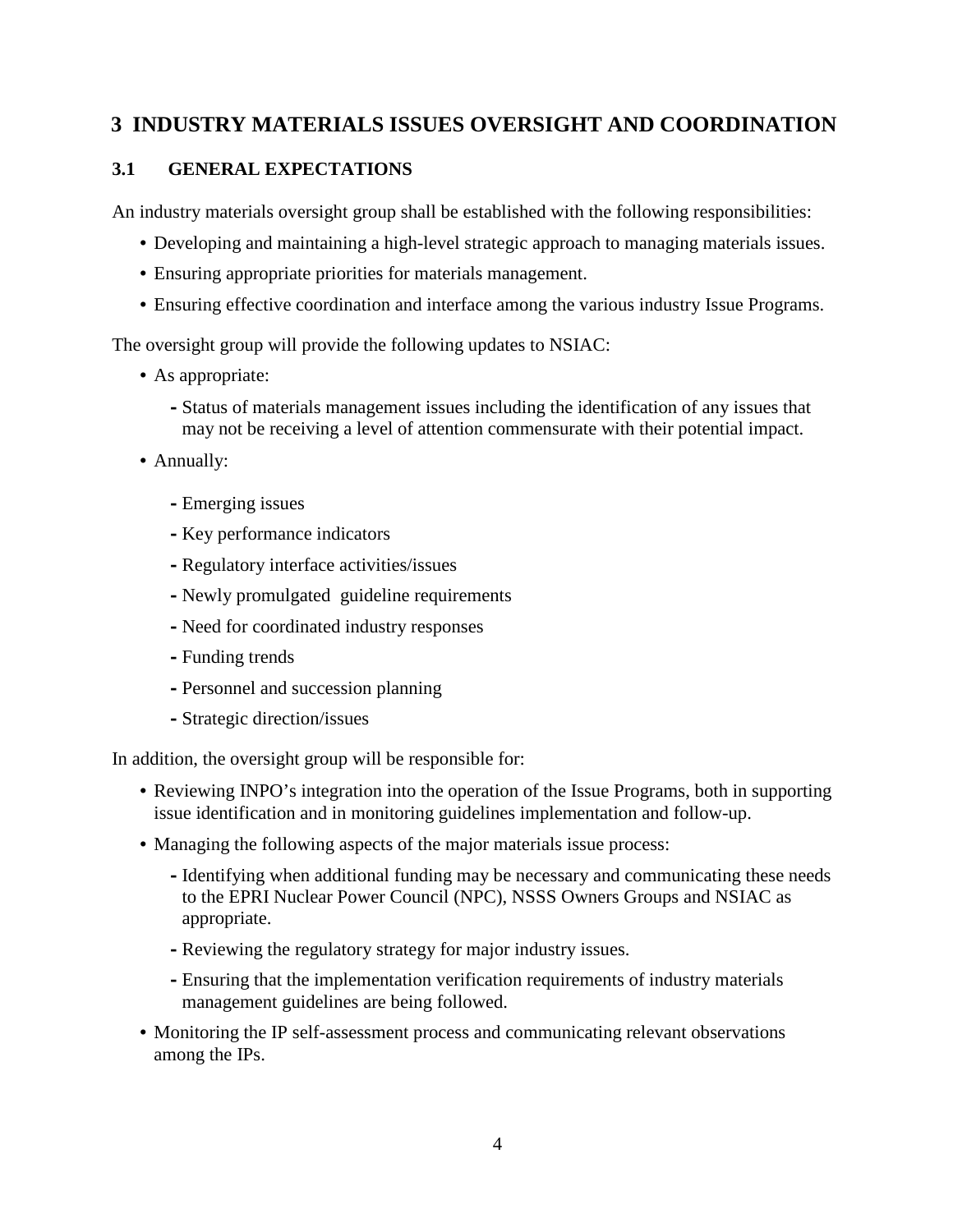- Coordinating annual meeting(s) among the EPRI materials-related programs, EPRI NDE, the NSSS OGs, and other related groups to review and assess the status of materials work, including how the items identified in Section 5 are being addressed. Part of this annual review will address current and projected funding needs required to meet the intent of the Materials Initiative.
- Reviewing operating experience on relevant materials issues.
- Providing support for the emergent major materials issue process discussed in Section 8.0 by:
	- **-**Evaluating and describing the effectiveness of the regulatory interface strategy.
	- **-**Evaluating and providing recommendations on implementation verification requirements.
	- **-**Tacking resolution.
- Identifying the need for periodic training on the Materials Initiative and supporting the training when conducted.
- Holding oversight group meetings and phone calls as necessary to carry out the responsibilities listed above.

A major role of this oversight group shall be the ongoing review of the work plans from all the Issue Programs to maintain a complete understanding of the current body of work. This activity should result in an overall view that identifies, at a high level, the major materials challenges, IP interfaces, and the work needed to address/resolve the challenges. This high-level view should identify specific items that need to be addressed, the schedule associated with addressing the items/challenges, and the Issue Program responsible for the actions (including, in some cases, identification of the fact that the issue is not being addressed based on resource constraints, lack of technology etc.).

#### <span id="page-7-0"></span>**3.2 IMPLEMENTATION**

Effective January 1, 2010 the EPRI Materials Degradation and Aging APC (MAPC) has accepted the functions outlined above. The specific roles and membership of the MAPC are further described in the EPRI "Nuclear Sector Operations Protocol."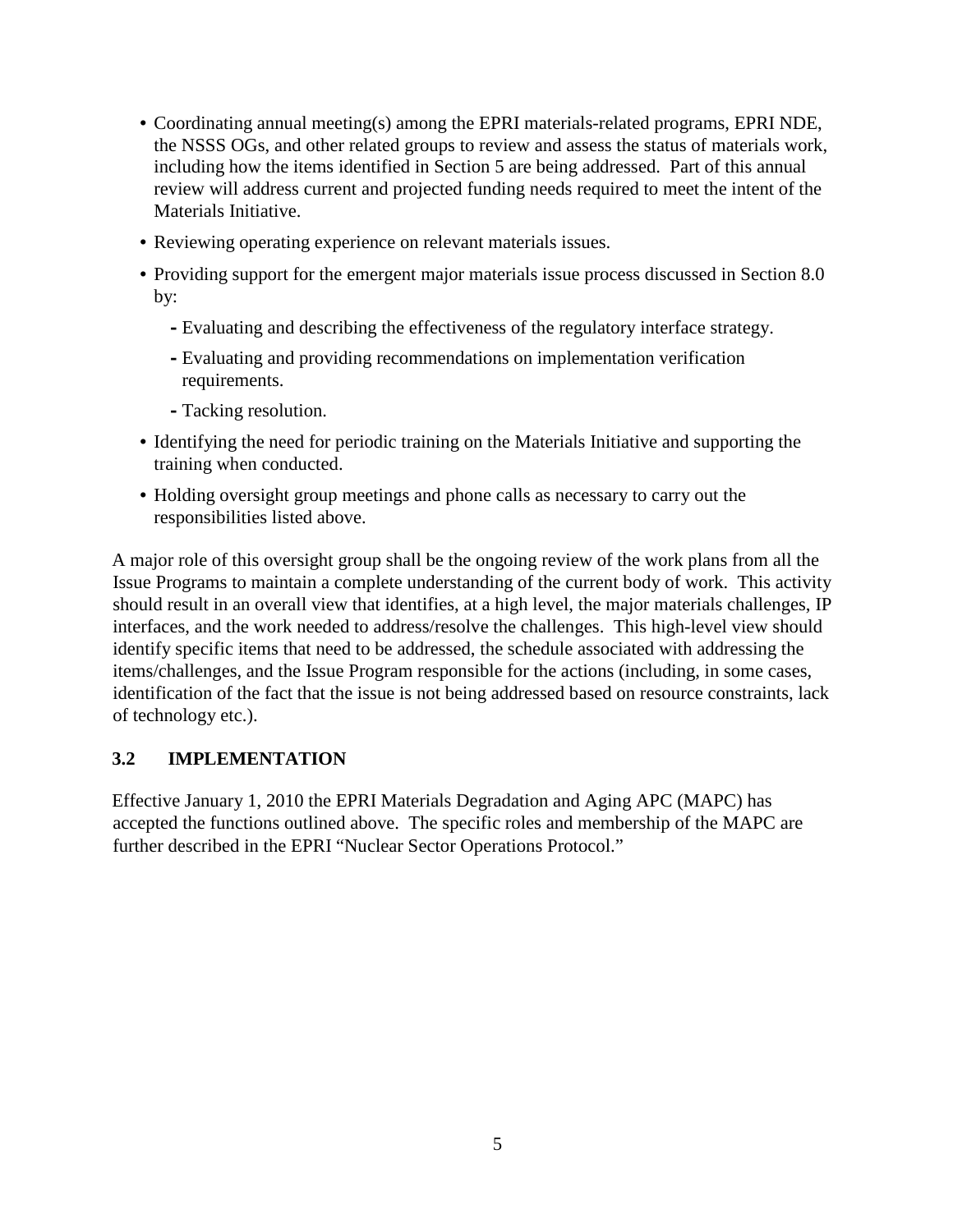## **4 ORGANIZATION**

As noted in Section 3 above, beginning January 1, 2010, the EPRI Materials Degradation and Aging Action Plan Committee (MAPC) has the principal role for overseeing industry activities related to primary system materials and the continuing commitment to the Materials Initiative. It will accomplish this through a combination of direct governance over those Issue Programs (IPs) for which it is directly responsible and coordination with those IPs working subject to the initiative, but not under the MAPC. The IPs under the MAPC are:

- EPRI BWR Vessel and Internals Project (BWRVIP)
- EPRI PWR Materials Reliability Program (MRP)
- EPRI Steam Generator Management Program (SGMP)
- EPRI Primary Systems Corrosion Research (PSCR)

The IPs not under the MAPC, but subject to the initiative and part of the coordinated effort are:

- EPRI NDE Action Plan Committee
- EPRI Water Chemistry Control
- PWROG Materials Committee

Coordination will take place through a combination of cross memberships and regular meetings between the IPs.

The MAPC roles and responsibilities are described in the EPRI Nuclear Sector Operations Protocol. Membership on the MAPC will be chosen to ensure adequate coordination between the materials Issue Programs under the Materials Initiative and broad representation by nuclear utilities. Specifically, membership will include the following:

- An Executive Chairman who will be a CNO to ensure the effective interface between the materials programs and the NSIAC
- A Chairman who will manage all of the day-to-day business of the APC
- The Executive Sponsor of the PWROG Materials Committee
- The Chairman of the BWRVIP Executive Committee
- The Chairman of the PMMP Executive Committee
- The Technical Chairmen of each of the Issue Programs to which the Materials Initiative is applicable
- At-large members to include several EPRI NPC members and, to the extent practical, a representative of each of the major US nuclear fleets unless already included in the members listed above
- INPO
- NEI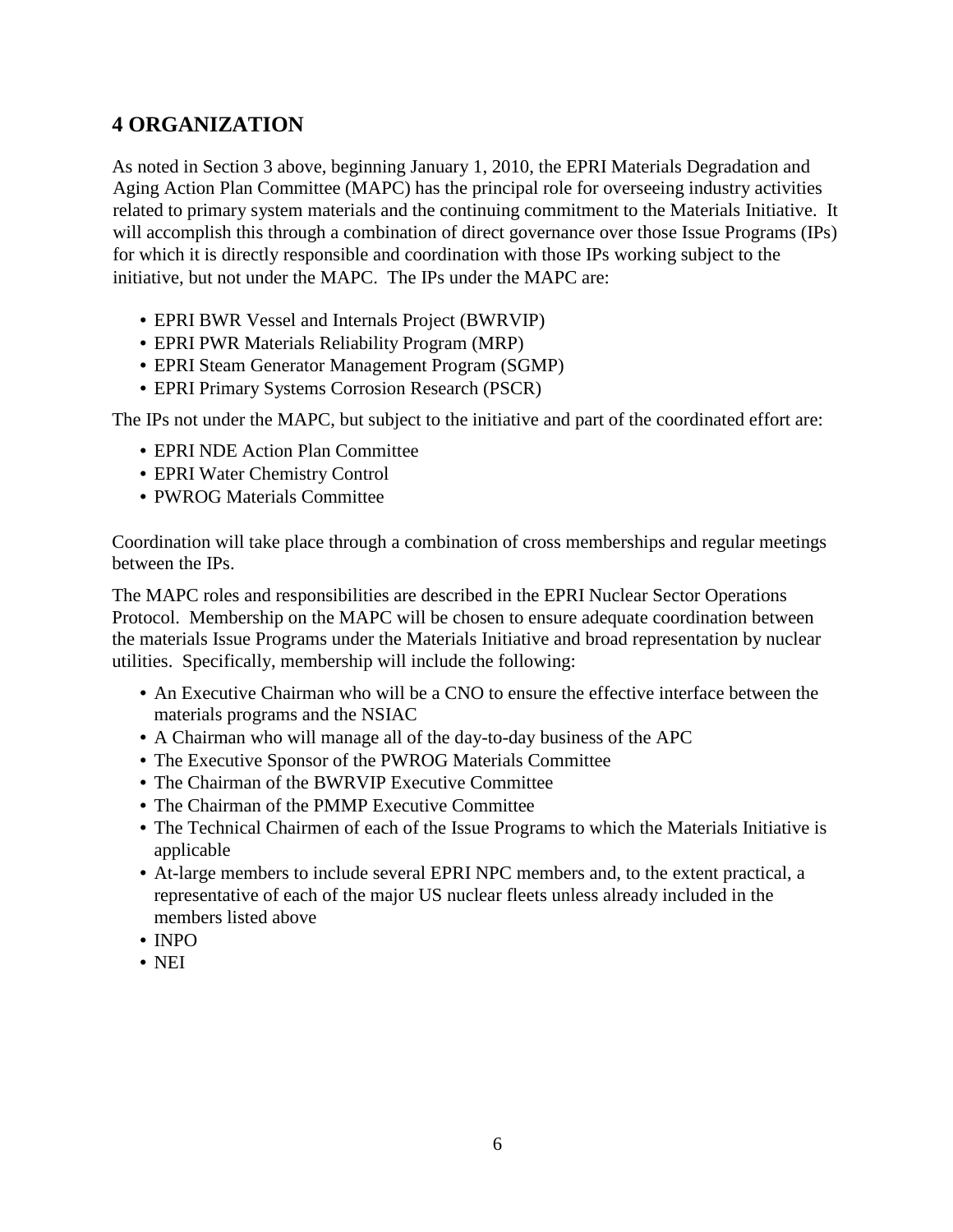## <span id="page-9-0"></span>**5 ROLES AND RESPONSIBILITIES OF ISSUE PROGRAMS**

In the context of this Initiative, the term "Issue Program" refers to industry groups that address materials issues, which includes the EPRI Materials Issue Programs as well as related EPRI Programs and NSSS Owners Group Programs. The specific groups/programs are listed in Appendix A. Each Issue Program retains the primary responsibility for managing issues within its scope. In this respect, each program is responsible for identifying and appropriately prioritizing work, completing projects with the highest level of quality and focus on safety, and obtaining the necessary funding and resources needed to address the issues. The Issue Programs shall keep the MAPC informed of completed, ongoing, and planned activities and of any other situations where MAPC involvement is necessary. At least annually, each Issue Program will provide input to support the annual MAPC update to the NSIAC.

This Guideline will be implemented across the Issue Programs within the scope of the Industry Initiative through the activities outlined below.

## <span id="page-9-1"></span>**5.1 GENERAL**

All industry Issue Programs are responsible for:

- Meeting the intent of the industry Initiative on the Management of Materials Issues.
- Establishing and maintaining a nuclear safety focused culture.
- Resolving materials issues that fall within the scope of their programs.
- Following accepted industry practices for the management of materials issues.
- Informing the MAPC of situations that affect the disposition of materials issues.
- Providing high quality deliverables that meet the intent of this guideline for all issues addressed.
- Performing periodic self-assessments and gap analyses.
- Defining the regulatory interface responsibilities at the outset of addressing any major issue.
- Communicating laterally among groups to effectively coordinate materials issues.
- Developing and maintaining a work plan that evaluates strategic issues through the use of such tools as the Materials Degradation Matrix (MDM) and associated Issue Management Tables (IMTs).
- Providing input to support the annual MAPC update to the NSIAC.

All industry Issue Programs that issue guidance with Mandatory or Needed elements are responsible for:

- Developing a process to determine which deliverables require industry enforcement and implementation follow-up.
- Identifying implementation requirements for deliverables and guidelines.
- Utilizing the screening tool in Appendix C to determine when documents warrant NRC review and approval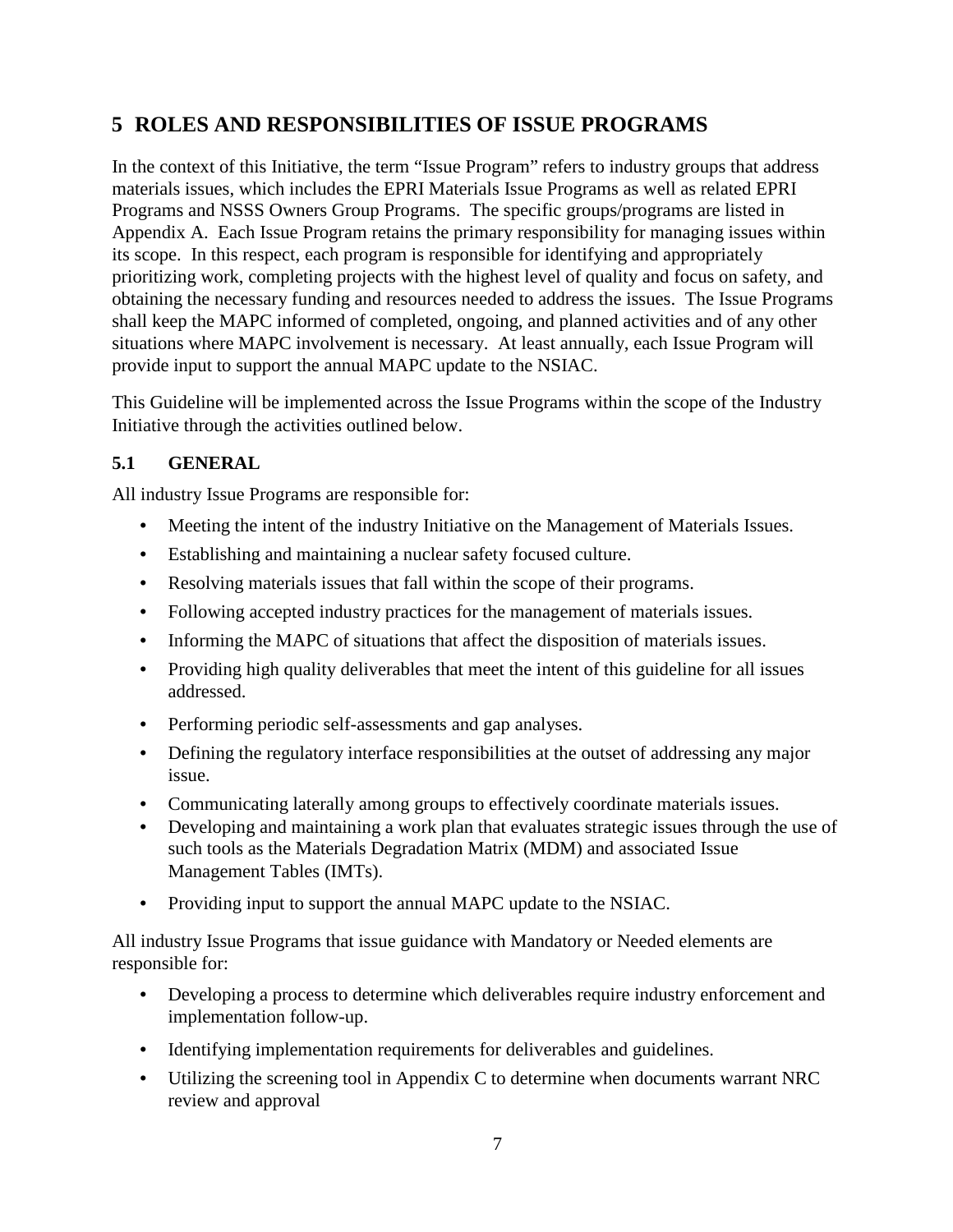- Establishing and following a protocol for managing emerging materials issues to ensure that the affected utility receives prompt and sufficient support and that communications with other IPs adequately coordinate related activities.
- Maintaining a set of performance metrics to monitor IP operation, as directed by MAPC. A subset of the metrics shall be common to all IPs under the Materials Initiative to ensure clear understanding of overall industry performance.

#### <span id="page-10-0"></span>**5.2 CHARTER AND ADMINISTRATIVE PROCEDURES**

Each Issue Program will have the necessary administrative procedures or structure to implement the items outlined herein.

## <span id="page-10-1"></span>**5.3 UTILITY OVERSIGHT AND PARTICIPATION**

The following apply to utility oversight and participation:

- Utility oversight shall be provided by both technical and executive level group(s) within each program or industry structure, irrespective of the program management organization (e.g., EPRI, OG, etc.).
- The executive level group shall determine the strategy for the regulatory interface at the beginning of every issue to ensure the interface is managed with the long-term goals of the associated projects in mind. This includes consideration of the impact on existing activities and the need to make changes in approaches and priorities.
- Membership policies of the industry groups shall address specific responsibilities, tenure and rotation (leadership succession planning), including methods to ensure that the appropriate level of participation, oversight and guidance is provided.
- Each Issue Program shall define its liaison with NEI, EPRI, INPO, OGs and OEMs.

## <span id="page-10-2"></span>**5.4 SCOPE**

The technical scope and physical boundaries within which work and issue management will take place shall be clearly defined. When appropriate, this should include an assessment and ranking of all systems and components that fall within the scope using safety and operational risk assessment approaches to prioritize and plan work.

## <span id="page-10-3"></span>**5.5 FUNDING**

As funding needs are determined, the following will be addressed:

- The overall need for a more forward-looking approach to the body of work. This activity, along with the next two items below, should include defining a process for identifying to the MAPC any funding shortfalls that would limit the group's ability to manage its program to meet the intent of the Guideline for the Management of Materials Issues.
- The need to develop and fund long-term research needs and mitigation measures
- The need to budget for emerging issues so that ongoing activities and long-term research are not hindered.
- The need for equity among those who fund and those who benefit from the work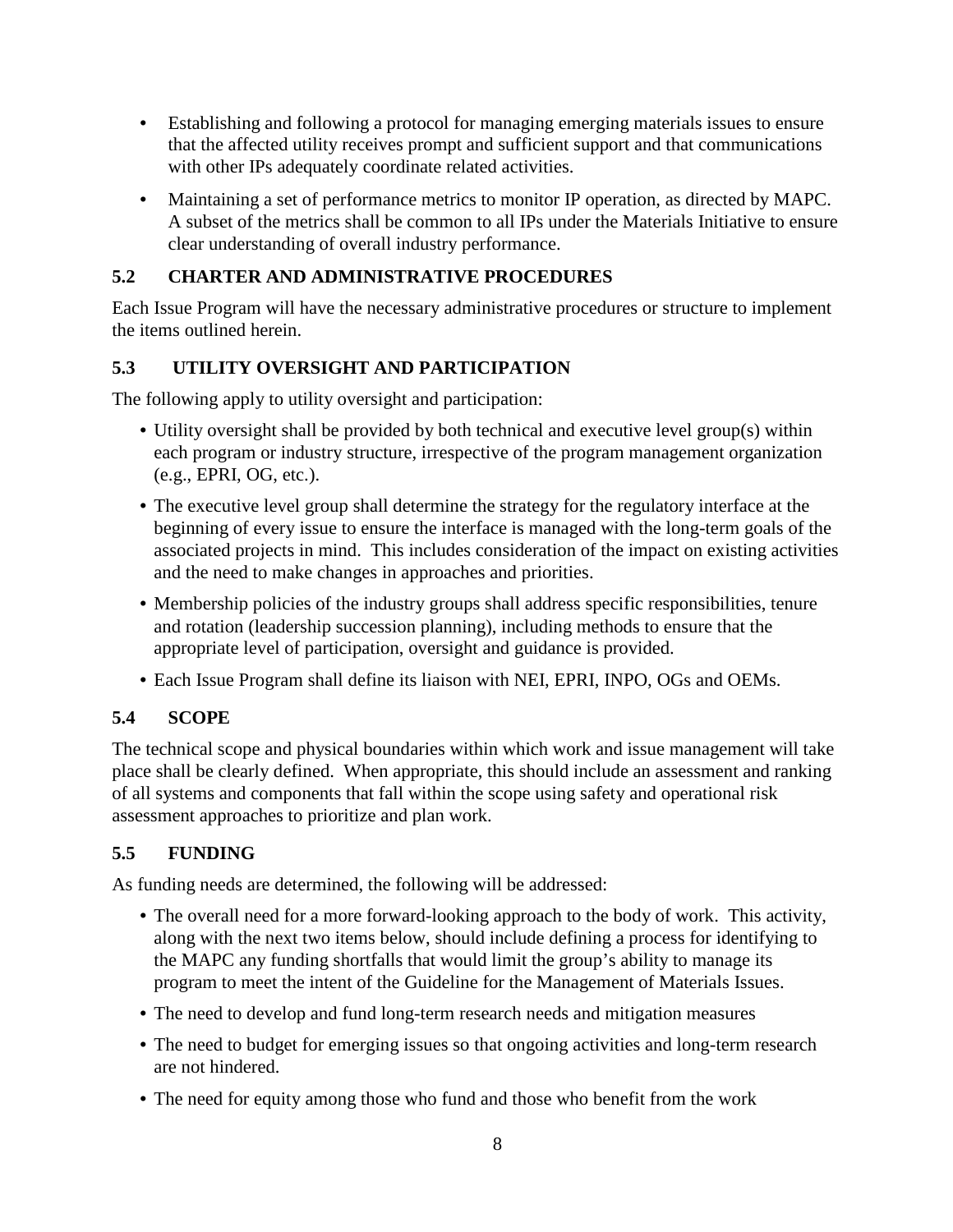• The appropriate funding method including the benefits and limitations of "cafeteria-style" funding, when used.

## <span id="page-11-0"></span>**5.6 ISSUE IDENTIFICATION**

A formal process for materials issue identification and prioritization shall be defined. The process shall consider relevant international and domestic operating experience. The process shall also include a protocol for contacting the MAPC if important issues are identified that cannot be addressed in a timely manner or that require coordination between several IPs.

## <span id="page-11-1"></span>**5.7 CONDUCT OF WORK**

The process for planning and conducting the work shall clearly address the intent of this guideline and the underlying culture required, both by the Issue Program and within the individual utilities supporting the program. The work shall be managed to emphasize safety and operational risk significance as the first priority, appropriately balancing long-term aging management and cost as additional considerations. For example, this may be accomplished using tools such as the MDM and IMTs. Additionally, the IP must continue to have the ability to identify, react and effectively respond to emerging issues. As issues are identified and work is planned, the entities involved in funding, managing and providing direct program oversight shall ensure that the safety and operational risk significance of each issue is fully understood prior to final disposition.

## <span id="page-11-2"></span>**5.8 ISSUE RESOLUTION AND IMPLEMENTATION FOLLOW-UP**

IPs shall determine the best approach to ensuring that recommendations and resolutions to important materials issues are appropriately implemented. As deliverables or guidelines are developed, expected actions should be classified as to relative level of importance:

- Mandatory to be implemented at all plants where applicable
- Needed to be implemented whenever possible but alternative approaches are acceptable
- Good Practice implementation is expected to provide significant operational and reliability benefits, but the extent of use is at the discretion of the individual plant/utility.

Guidance for defining classifications, approving associated documents, verifying implementation, and justifying situations where guidance cannot be met is provided in Appendix B (*Implementation Protocol*).

INPO's role in assisting the Issue Program in implementation and follow-up should be defined by INPO and the Executive Committee of the responsible Issue Program.

## <span id="page-11-3"></span>**5.9 REGULATORY INTERFACE**

The approach to be used in interfacing with the NRC shall be determined at the beginning of any project where such interface is required, and managed by the designated IP leadership in partnership with NEI. This approach should be closely monitored by the executive-level body of the Issue Program.

## <span id="page-11-4"></span>**5.10 COMMUNICATIONS**

The following elements related to communications should be established: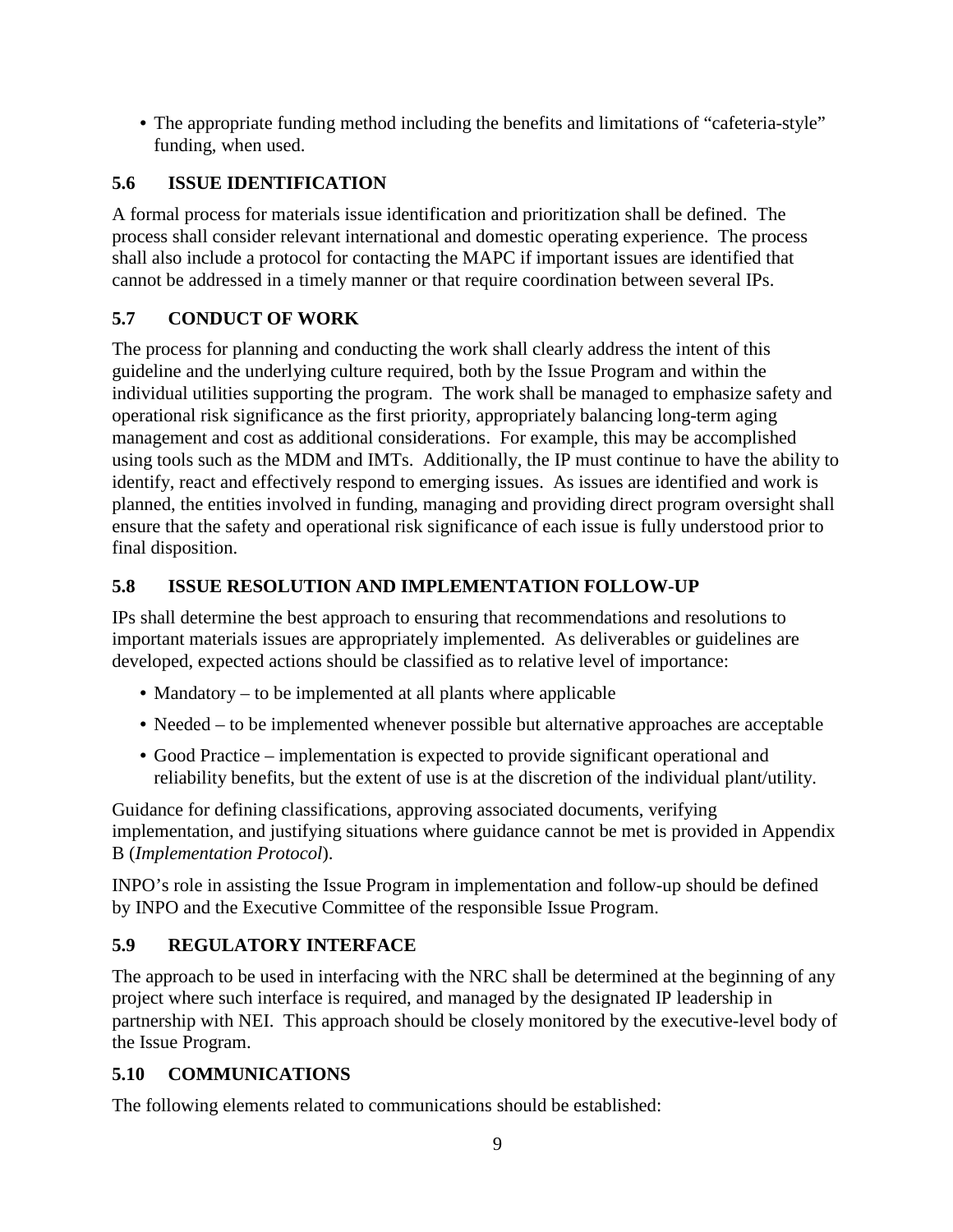- A protocol/process for communicating with other materials groups and with the MAPC shall be defined.
- MAPC shall be informed when documents with 'Mandatory' and/or 'Needed' elements (per the Implementation Protocol) are published or revised to facilitate maintaining a list of these documents and making the list available to all stakeholders.
- Effective communication between the technical and executive levels within each Issue Program and to the same levels within the utilities participating in each program shall be ensured.
- An annual report to NSIAC from the MAPC, explaining the progress on the materials issues it is managing, shall be provided. The report should address the following areas:
	- **-** Major near-term deliverables.
	- **-**Program funding, both for the current year as well as expected needs for the following two to three years.
	- **-** Any projected funding shortfalls
	- **-** Ongoing and new 'cross-cutting' issues
	- **-**Status of work to address prioritized issues and gaps
	- **-**Results of self-assessments and key performance indicators
	- **-**Problems and issues that need to be brought to the attention of the NSIAC including important materials issues that are not being addressed.

#### <span id="page-12-0"></span>**5.11 SELF-ASSESSMENTS**

Each IP shall formally support a periodic self-assessment process:

- Periodic focused self-assessments shall be performed at least every 3 years.
- Additional self-assessments may be initiated in response to situations that warrant closer review of performance.
- Outside organizations may request that specific topics be addressed during a scheduled IP self-assessment evolution. An example of this type of request might include the MAPC asking IPs to evaluate trends in working group attendance and participation.
- The program shall ensure self-assessment results are evaluated and acted upon. Findings shall be evaluated during subsequent review periods to assess the effectiveness of any corrective actions.
- The program shall ensure self-assessment results are shared with stakeholders, including IP participants, IP management or executive committees, and with the MAPC.
- <span id="page-12-1"></span>• The program may provide for periodic assessment by outside organizations.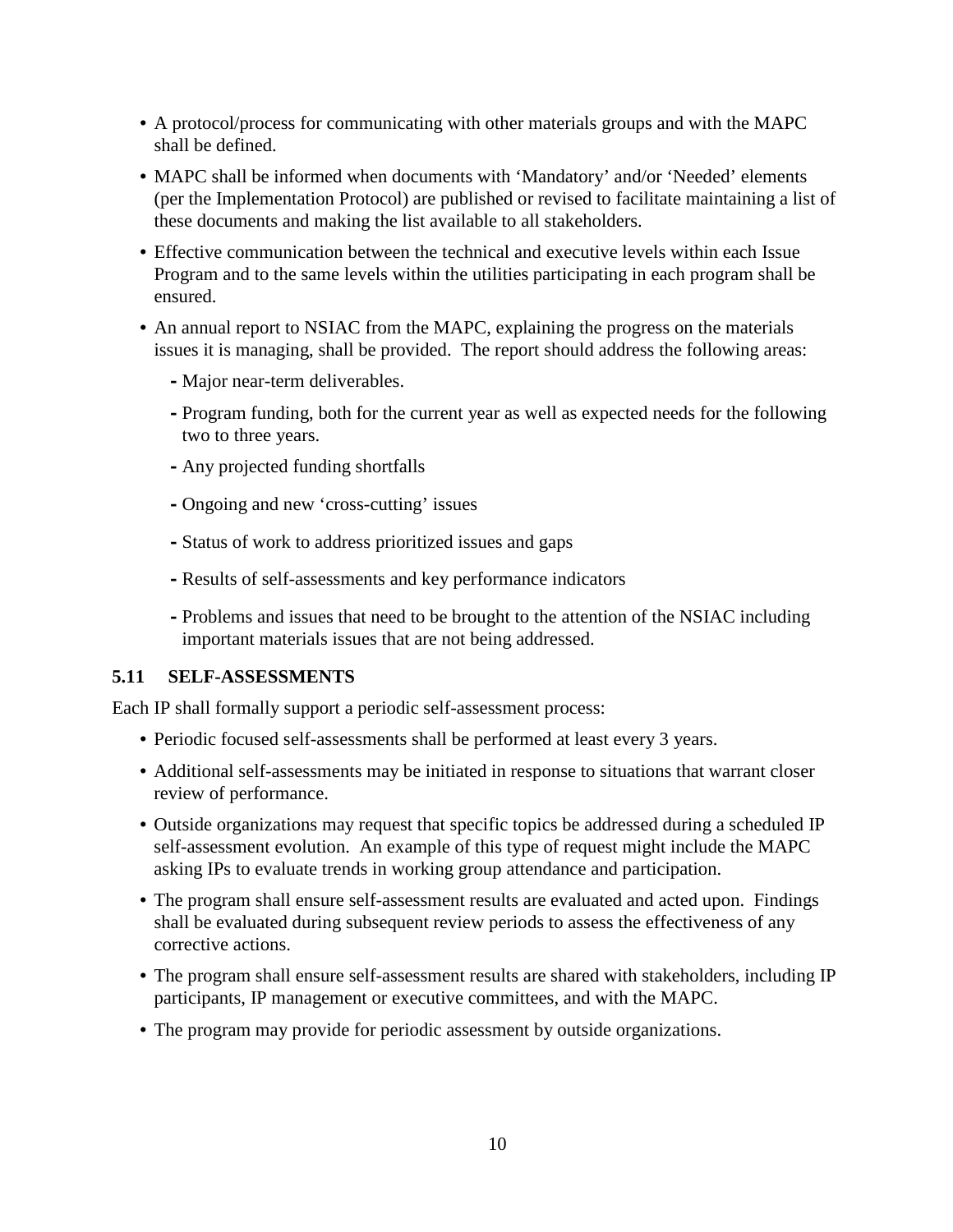## **5.12 WORK PLAN**

A multi-year work plan that includes project budgeting and issues prioritization shall be developed and maintained.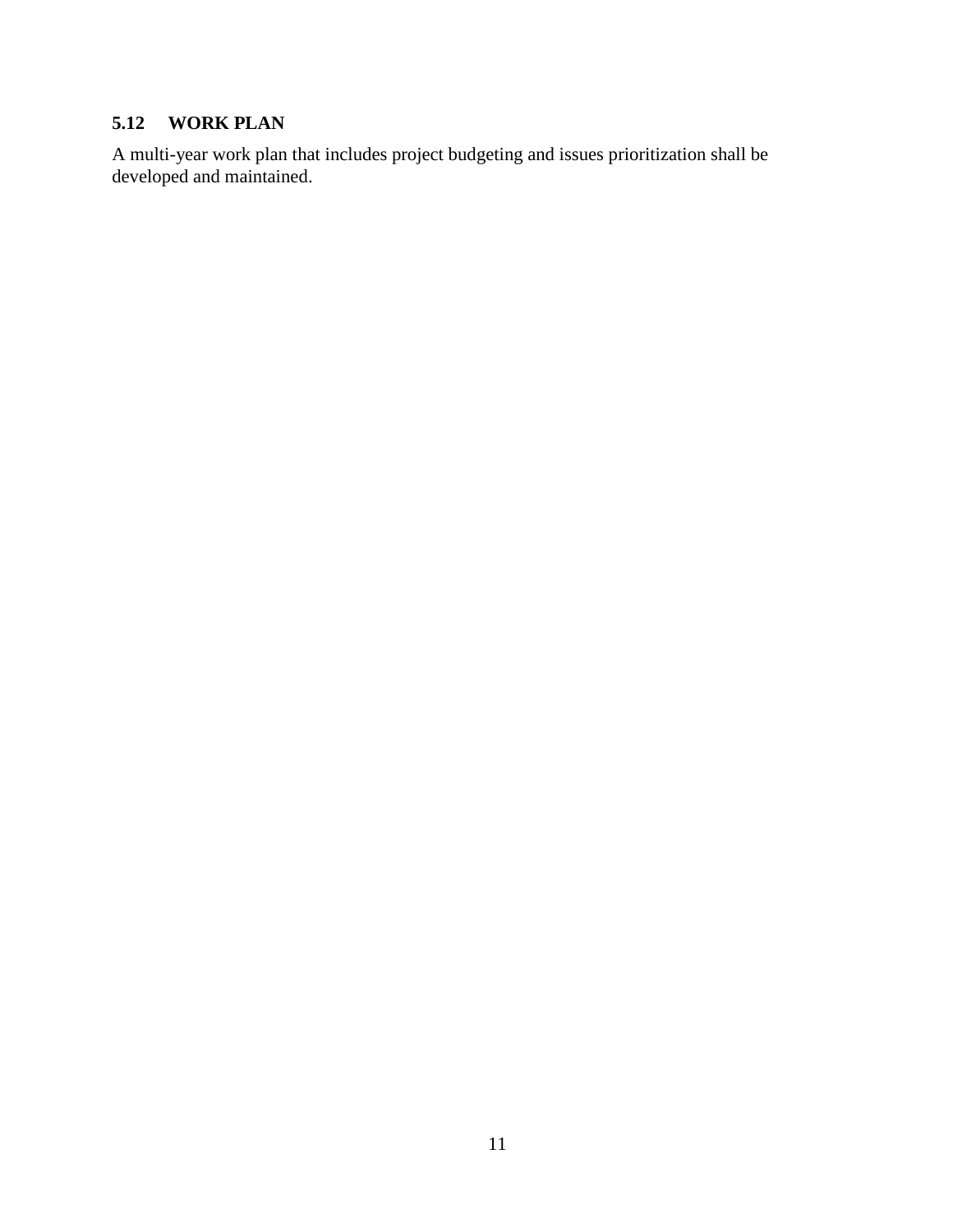## <span id="page-14-0"></span>**6 ROLES AND RESPONSIBILITIES OF INDIVIDUAL UTILITIES**

Each utility shall establish and maintain a Reactor Coolant System (RCS) Materials Degradation Management Program (RCS MDMP) that incorporates the following key elements:

- A high level program that ensures utility implementation of the requirements of NEI 03-08.
- Implementation of the "Mandatory" and "Needed" elements of the documents published by the materials Issue Programs listed in Appendix A.

An effective RCS MDMP has technical, cultural and programmatic attributes.

- Technical: RCS materials should be managed to meet structural, leakage, and functional performance objectives.
- Cultural: A corporate philosophy for managing materials degradation should be adopted that incorporates the principles below. Management ownership is the key to this attribute.
	- **-**Proactive
	- **-**Long term
	- **-**Personnel development
	- **-**Industry participation
- Programmatic: The RCS MDMP should be defined by written programs or procedures that define scope, objectives, process, organizational structure and performance metrics.

In addition to the RCS MDMP, each utility shall:

- Participate in the materials management groups, including:
	- **-**Funding the programs.
	- **-**Contributing technical resources and executive leadership to industry materials efforts.
	- **-**Sharing all materials operational experience.
	- **-**Implementing appropriate guidelines and recommendations.
- Evaluate current business and strategic plans for appropriate focus on materials issues.
- Promptly communicate significant new materials experience to the applicable IP.

## **7 ROLES AND RESPONSIBILITIES OF INPO**

INPO will take an active role in promoting a forward-looking, proactive and sustainable approach to industry materials issues that impact safety and reliability. In this role, INPO will continue to promote a standard of excellence in its interactions with the industry. Specific roles and responsibilities include:

• Participating at all levels of the industry materials management initiative, from Issue Programs to the MAPC.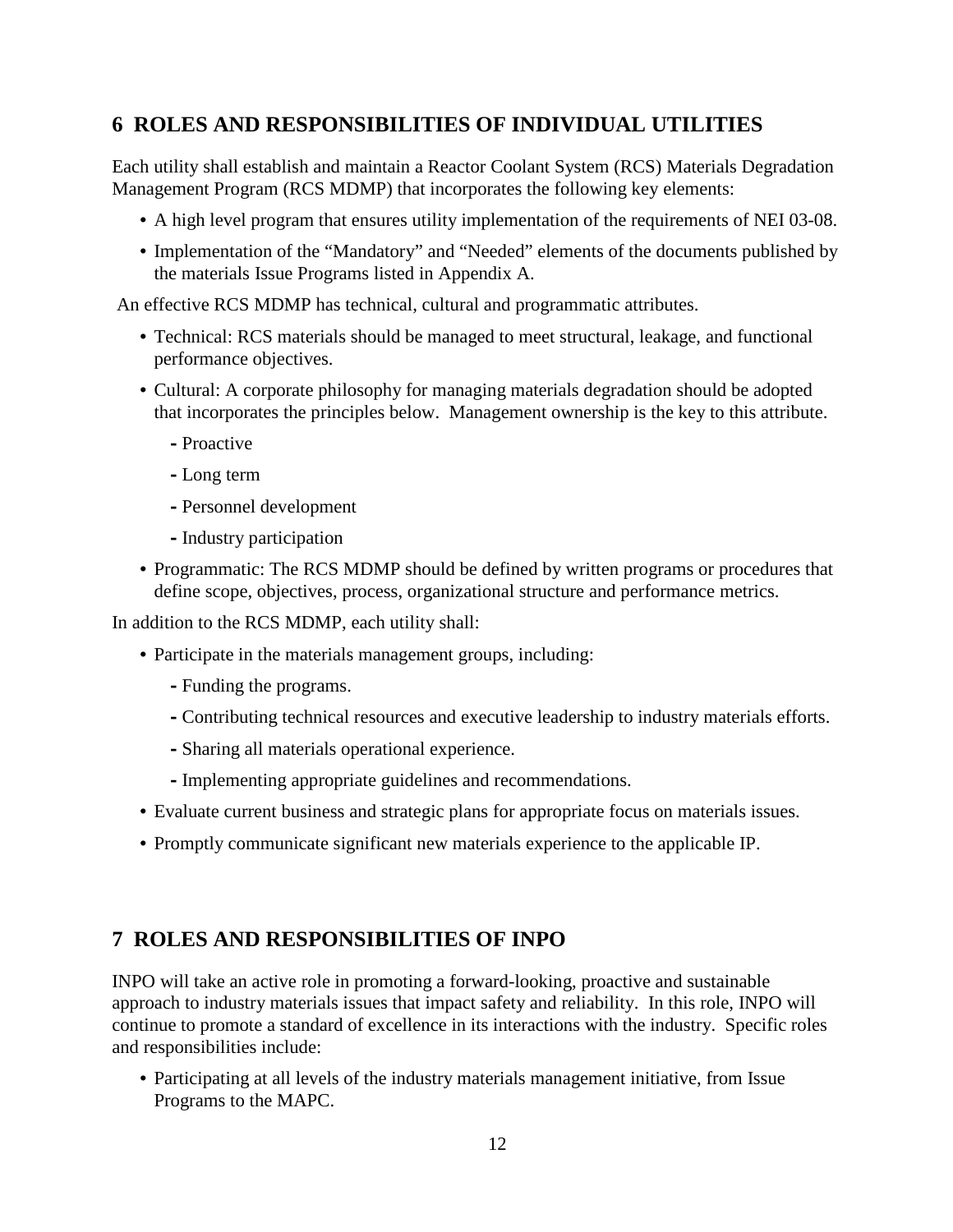- On-site reviewing and evaluating plant activities against industry-developed guidelines and standards of excellence.
- Providing periodic updates to the industry, as appropriate, on observed trends of performance that need additional attention.
- Monitoring, reviewing and analyzing domestic and international operating experience and communicating important data or trends to the industry.
- Obtaining technical advice from appropriate industry groups to resolve controversial materials issues identified at a specific plant or utility.

The quality and depth of INPO's review programs depend heavily on the availability of qualified INPO staff and the participation of experienced industry peers. In each case, the level of resources required will be determined as the specific program guidelines and standards are developed.

## **8 ROLES AND RESPONSIBILITIES OF NEI**

The Nuclear Energy Institute (NEI) is the organization responsible for establishing unified industry policy on matters affecting the nuclear energy industry, including the regulatory aspects of generic operational and technical issues. NEI's members include all entities licensed to operate commercial nuclear power plants in the United States, nuclear plant designers, major architect/engineering firms, fuel cycle facilities, nuclear materials licensees, and other organizations and entities involved in the nuclear energy industry. The scope of this responsibility includes NEI-controlled documents such as NEI 03-08. Although other entities such as EPRI or PWROG for example, may be responsible for the technical content for portions or sections of the document, NEI is accountable to the NSIAC and its membership for the content. Any changes, additions or revisions to NEI 03-08 shall take place in coordination with and under the project management control of the designated NEI Project Manager.

## **9 MAJOR INDUSTRY EMERGENT MATERIALS ISSUE PROCESS**

Utilities shall promptly communicate new materials issues with generic significance to the industry in order to allow an evaluation of the generic aspects of the information in a timely manner.

Each Issue Program shall develop a protocol (or follow an accepted protocol) for rapidly identifying, assessing, and addressing these extraordinary issues that have the potential for a major operational, regulatory or financial impact on the industry. The responsible IP(s) shall evaluate the significance (technical and regulatory) of the information and its potential effect on the fleet. The IP(s) shall work with the affected utility to identify appropriate actions that may be necessary to obtain additional data to fully understand the effect of the finding. The objective is to evaluate the information and support the affected utility with decisions and/or actions as appropriate.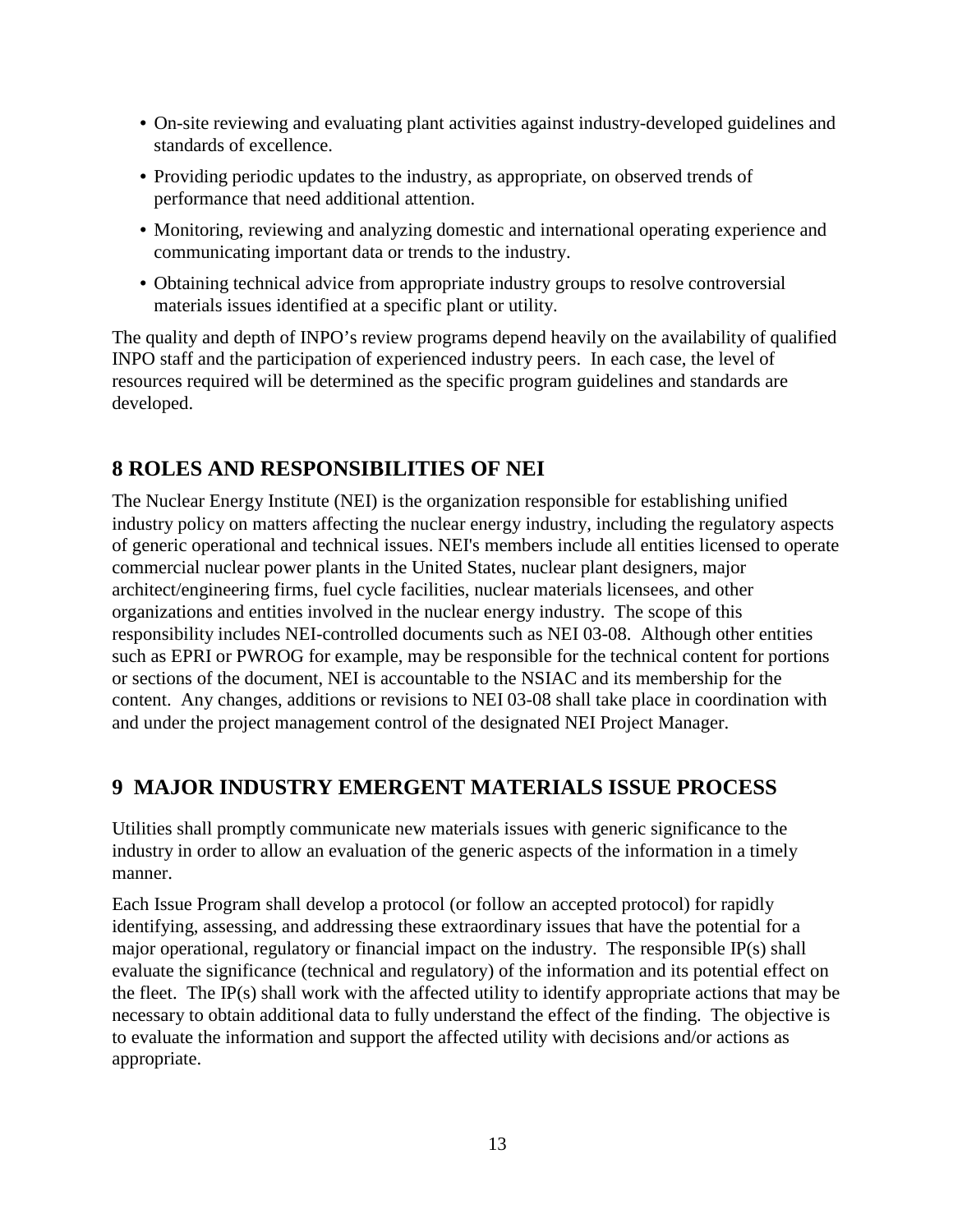Major emergent issues will be monitored by the MAPC. Emerging issues that can be dealt with effectively by the responsible Issue Program need not rise to this level. Such issues should be reported to the MAPC through the normal communication and reporting process.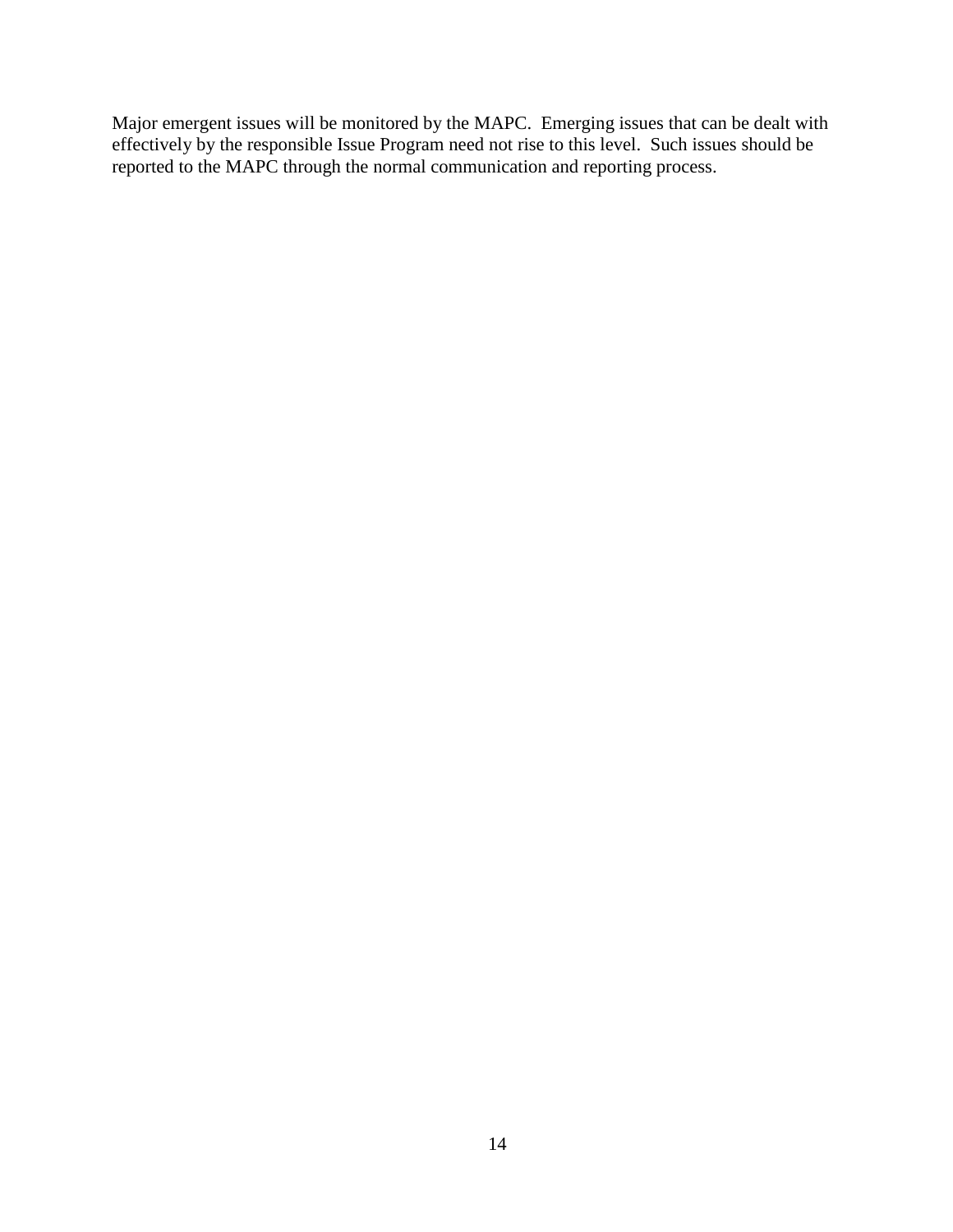#### **APPENDIX A**

#### **APPLICABLE INDUSTRY MATERIALS ISSUE PROGRAMS**

The following Issue Programs' activities in the area of materials management are governed by the intent of this guideline.

- EPRI BWR Vessel and Internals Project (BWRVIP)
- EPRI Materials Reliability Program (MRP)
- EPRI Steam Generator Management Program (SGMP)
- The EPRI Non-Destructive Examination Program (NDE)
- The EPRI Water Chemistry Control Program
- EPRI Primary Systems Corrosion Research Program (PSCR)
- The materials management activities in the Pressurizer Water Reactor Owners Group Program (PWROG Materials Committee).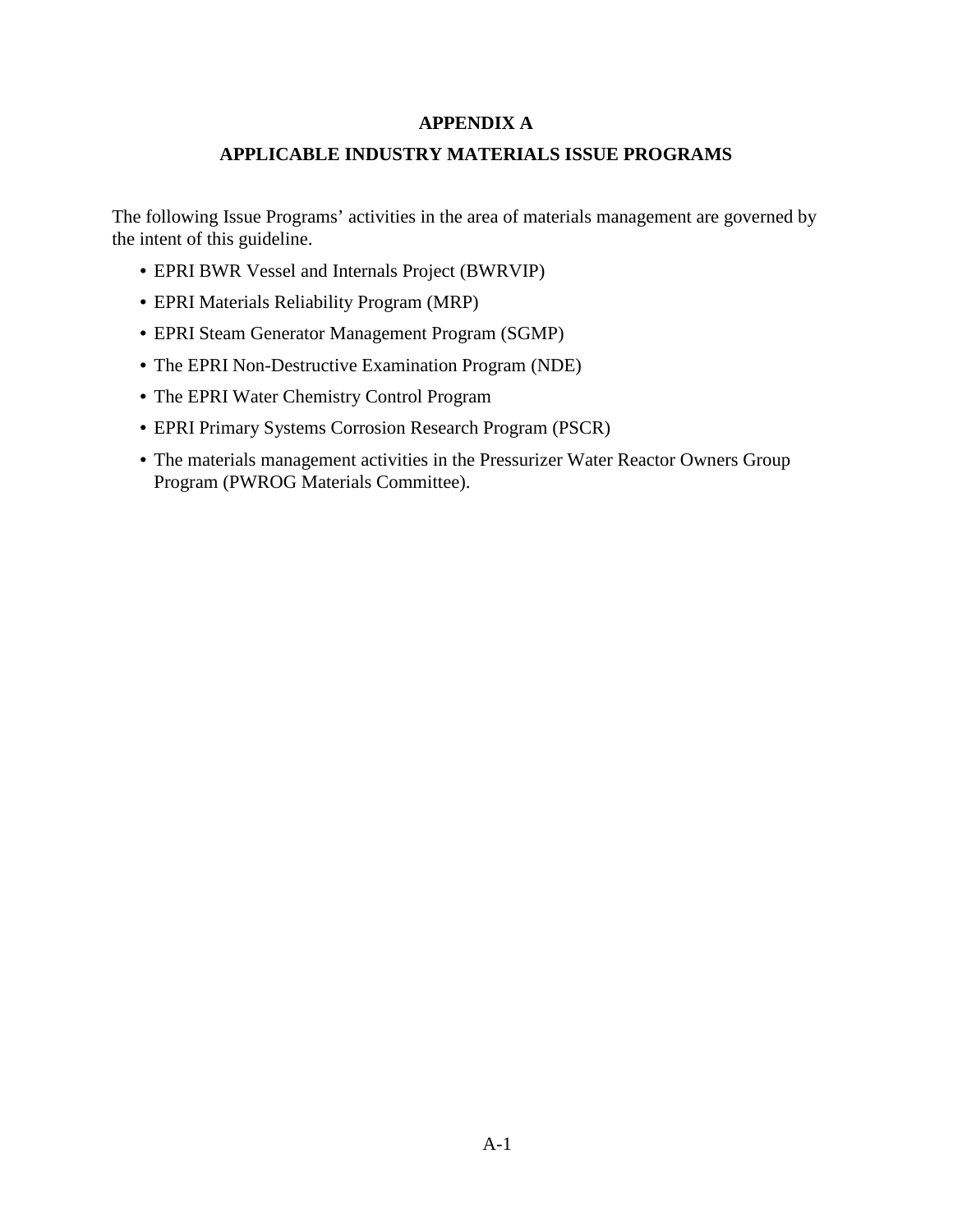#### **APPENDIX B**

#### **IMPLEMENTATION PROTOCOL**

**This document provides guidance for the identification, approval, and treatment of the implementation aspects of materials-related work products, or elements of work products. This appendix (the Implementation Protocol) is a categorized as a "Needed" document under the Materials Initiative. Guidance in this document associated with the word "**shall**" identifies a "Needed" element.** 

#### **1 INTRODUCTION**

Industry materials Issue Programs (IP) frequently issue recommendations and produce documents that may need to be implemented to effectively manage materials issues. It is critical that the importance of the information within these documents be clearly communicated to the utility end-users and that the industry assures effective implementation of specific recommendations and associated guidelines. The following sections of NEI 03-08, *Guideline for the Management of Materials Issues*, identify specific IP, utility, and INPO actions associated with the implementation of published work products:

- *Section 5, Roles and Responsibilities of Issue Programs:* 
	- **-***5.1, General* 
		- *Identify implementation requirements for deliverables and guidelines, and*
		- *Develop a process to determine which deliverables require industry enforcement and implementation follow-up.*
	- **-***Section 5.8, Issue Resolution and Implementation Follow-Up, calls for IPs to classify actions associated with guideline implementation in accordance with their relative level of importance (specifying "Mandatory", "Needed," and "Good Practice" categories) and to determine the best approach to ensure recommendations and actions are implemented*.
	- **-***Section 6, Roles and Responsibilities of Individual Utilities, calls for each utility to implement appropriate guidelines and recommendations.*
	- **-***Section 7, Roles and Responsibilities of INPO, calls for INPO to perform on-site reviews and evaluations of plant activities against industry-developed guidelines and standards of excellence.*

The term "work product(s)" or "product(s)" is used herein to mean those documents issued by the IPs to their members prescribing requirements, recommendations, or guidelines (interim and final).

#### **2 RESPONSIBILITIES**

Each materials IP shall either use this protocol explicitly or develop its own procedure consistent with this protocol. The resulting procedure shall be applied to every work product prepared by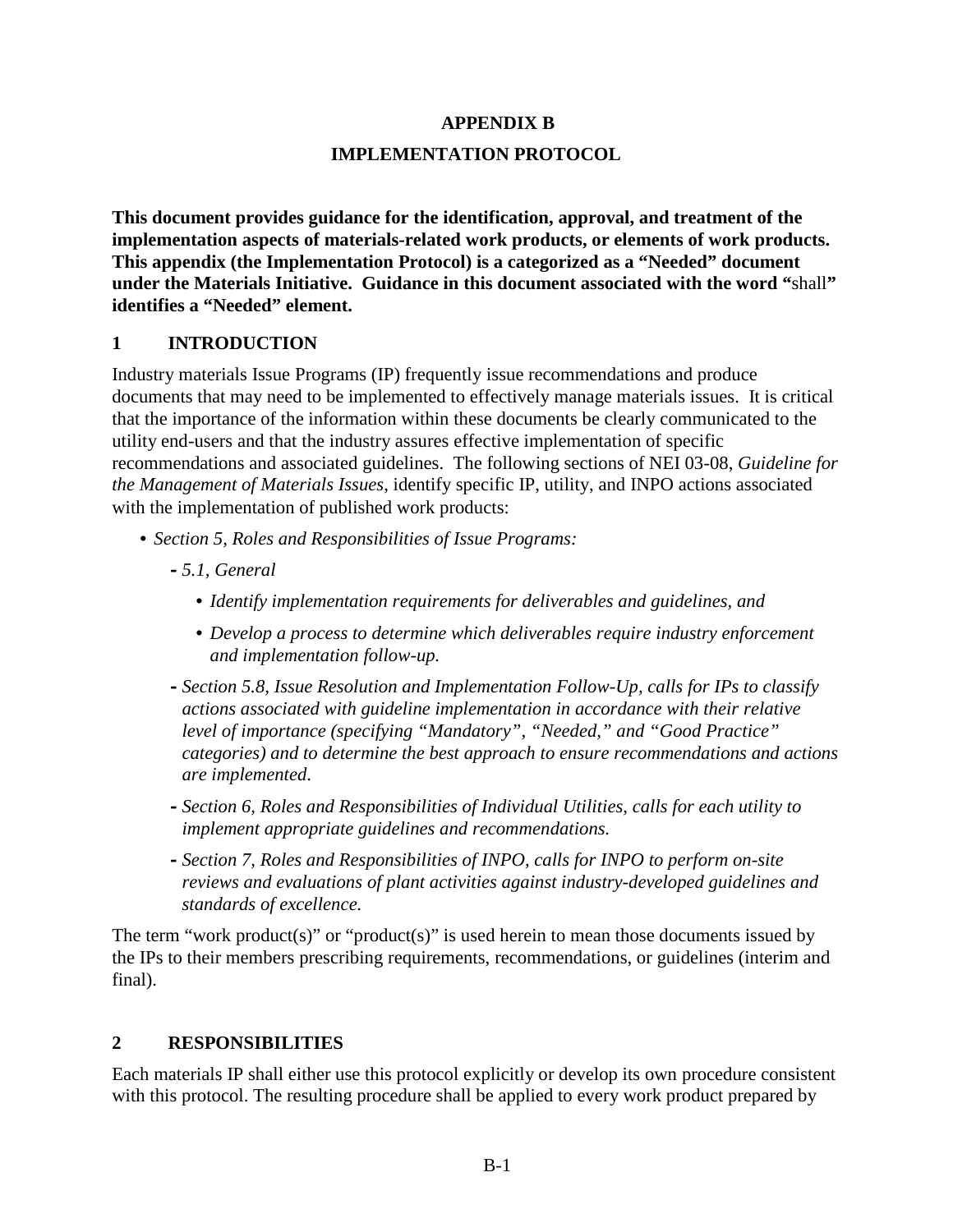the IP. Where an IP implementation protocol and this protocol address the same topic, this protocol takes precedence except where the IP protocol is more restrictive.

All utilities shall adopt applicable IP work products in accordance with the expected level of implementation, or provide an appropriate justification for any deviations.

Each IP shall monitor implementation of its guidance and report implementation effectiveness to the Materials Action Plan Committee (MAPC). The MAPC shall monitor overall implementation of IP guidance and of this protocol and evaluate its effectiveness.

INPO is performing periodic reviews of plant implementation of IP work products, as specified in NEI-03-08.

#### **3 DEFINITIONS**

Three implementation categories are described in section 5.8 of this document and are defined in greater detail below.

- Mandatory to be implemented at all plants where applicable. Criteria that qualify an element of a work product as "Mandatory" include:
	- **-**Element substantively affects the ability of structures, systems and components to perform their intended safety function.
	- **-**Element would be highly risk significant as determined by the responsible IP if not implemented.
	- **-**Element poses a significant threat to continued operation of the affected plants, including economic threats that could reasonably lead to protracted plant shutdown or retirement.
	- **-** A consensus of the responsible materials IP believes the element should be designated as "Mandatory".
- Needed to be implemented wherever possible, but alternative approaches are acceptable. Criteria that qualify an element of a work product as "Needed" include:
	- **-**Element substantively affects the ability of structures, systems or components to reliably perform their economic function.
	- **-**Element would be moderately risk significant as determined by the responsible IP if not implemented.
	- **-**Element addresses a material degradation mechanism that has significant financial impact on the entire industry, especially where failure at one plant could affect many other plants.
	- **-** A consensus of the responsible materials IP believes the element should be designated as "Needed".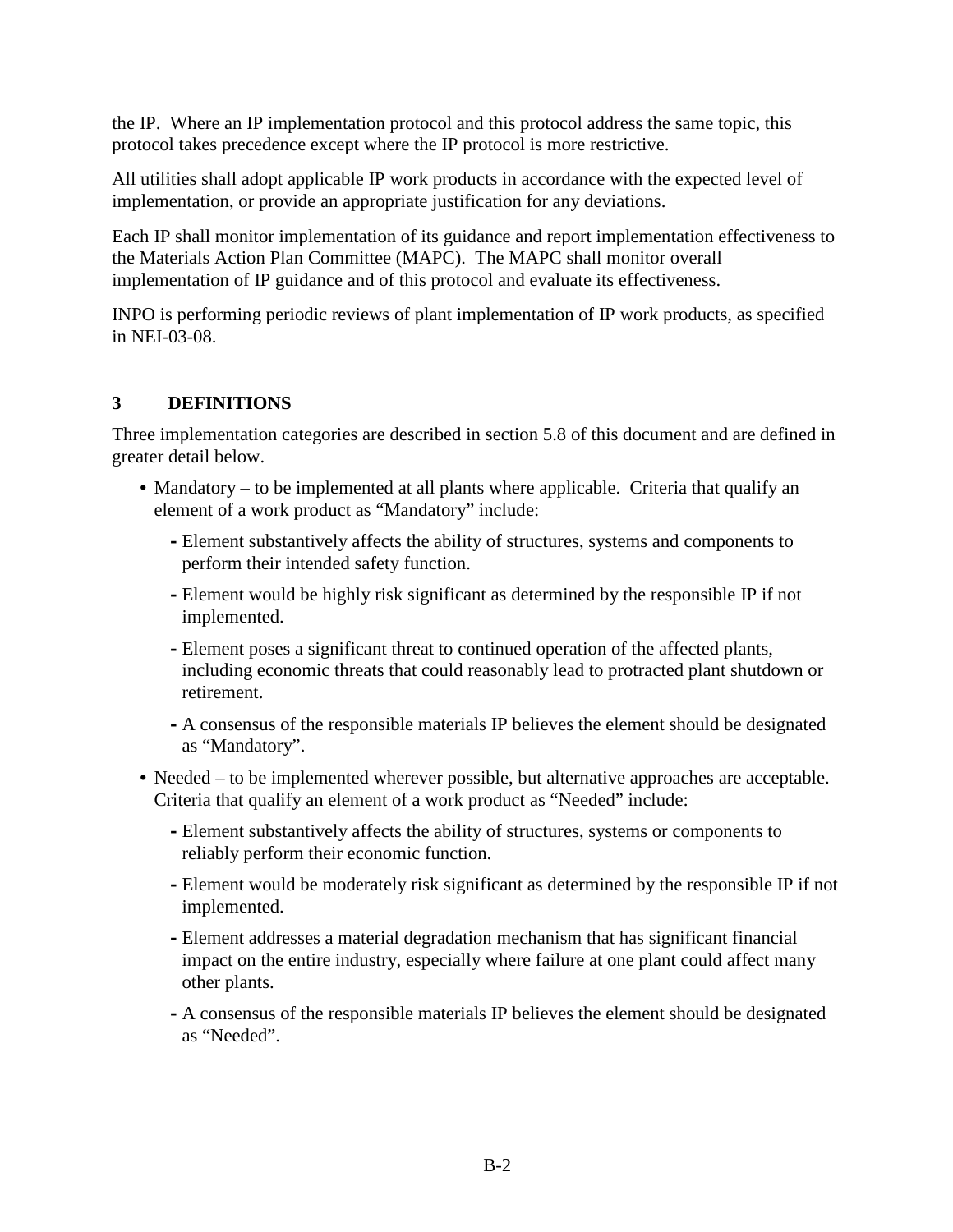- Good Practice implementation is expected to provide significant operational and reliability benefits, but the extent of use is at the discretion of the individual utility. Specific elements of a work product that may be assigned this criterion include:
	- **-**Element reflects an industry standard of performance or represents a consensus opinion of the responsible materials IP.
	- **-** A consensus of the responsible materials IP believes the element should be designated as "Good Practice".

It is recognized that there may be products for which none of the three implementation categories are applicable. Many IP work products may contain information such as administrative guidance, data, or literature summaries that have no specific expectation for implementation. Additionally, a good deal of the content of any work product may consist of background material and general information that is important to understand, but that does not need to be implemented.

The categories defined above should be applied carefully to avoid any dilution of the importance of elements assigned an elevated implementation priority.

## **4 EMERGENT ISSUES**

Utilities shall inform the applicable IP of significant emergent materials-related issues occurring at their plants when they have potential generic implications. In order to support this communication, each IP shall be prepared to perform a timely evaluation of the significance of emergent materials issues that fall within the scope of its program. The IP evaluation should be performed within a timeframe that supports the utility's needs where possible. Items that should be considered in the IP's evaluation include:

- Safety significance
- Demonstration of a new degradation type
- Effect on the basis of industry guidance
- Effect on the existing knowledge base
- Expected regulatory significance

Emergent issues shall be processed in accordance with section 8 of this document and IP administrative procedures.

IPs shall establish a process for obtaining or budgeting for the contingency funds necessary to initiate the evaluation of new generically significant materials findings. The funds should be obtainable within the timeframe necessary to support industry response to an emergent issue.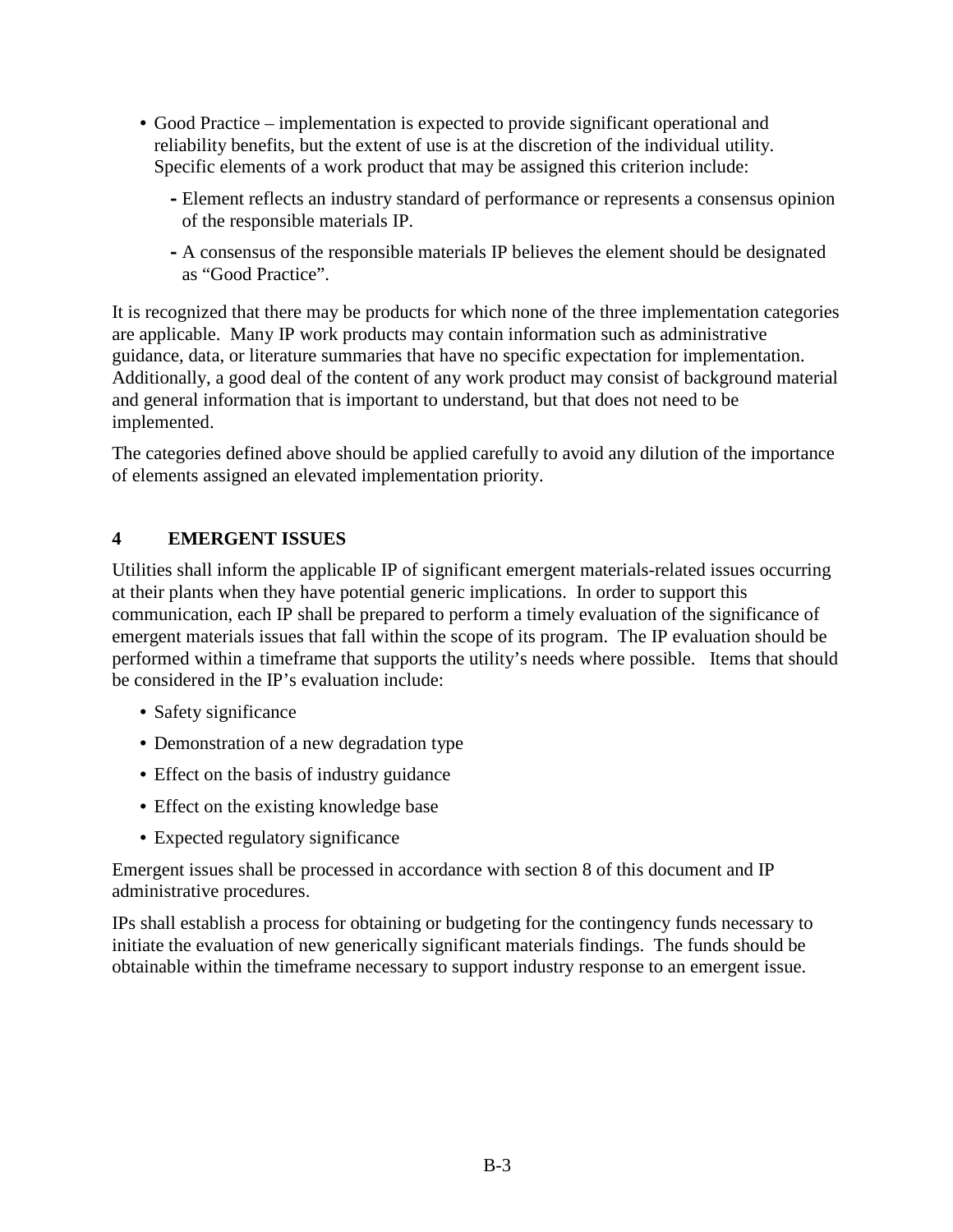#### **5 IMPLEMENTATION CATEGORY ASSIGNMENT**

It is essential that each materials IP screen the elements in its work products to assign the appropriate implementation category. The responsible IP shall perform the screening as part of the document preparation process.

The IP work products should be written in a manner to clearly communicate the category of any element that is "Needed" or "Mandatory" and to assure clear differentiation exists between general information and guidance that requires implementation. For example, work products should include a summary table that lists each "Mandatory", "Needed", and "Good Practice" element contained therein.

#### **6 IMPLEMENTATION LEVEL APPROVALS**

Implementation categories for elements within any work product may vary. The approvals outlined in this section shall apply as a function of the highest implementation level identified within a work product. In all cases, the responsible IP establishes the implementation level, the target set of utilities/plants, and the time within which implementation is required.

- Mandatory: The applicable IP executive committee(s) shall approve "Mandatory" elements of work products as follows.
	- **-**In cases where an issue affects a single IP, the applicable IP executive committee approves the implementation level for the associated work product elements.
	- **-**In cases where an issue affects multiple IPs, each cognizant IP approves the associated work product elements or applicable portions thereof.
	- **-**In cases where the IP does not have an executive committee (e.g. NDE), the BWRVIP and PMMP executive committees shall approve the associated work product elements or applicable portions thereof
- Needed: The applicable IP executive committee(s) shall approve "Needed" work product elements in accordance with the same process as outlined above.
- Good Practice: IP approves implementation according to its internal processes.

If difficulties are encountered in establishing a consensus on implementation, the MAPC should be contacted to provide assistance.

MAPC periodically reviews "Mandatory" or "Needed" elements in work products for appropriate scope, applicability, and consistency as part of its oversight and coordination function.

#### **7 WORK PRODUCT NOTIFICATION**

The implementation level determined by the IP for the work product should dictate the management level which is notified of new or revised work products. Direct formal notification to executives at the respective utilities is intended to ensure issue awareness and to trigger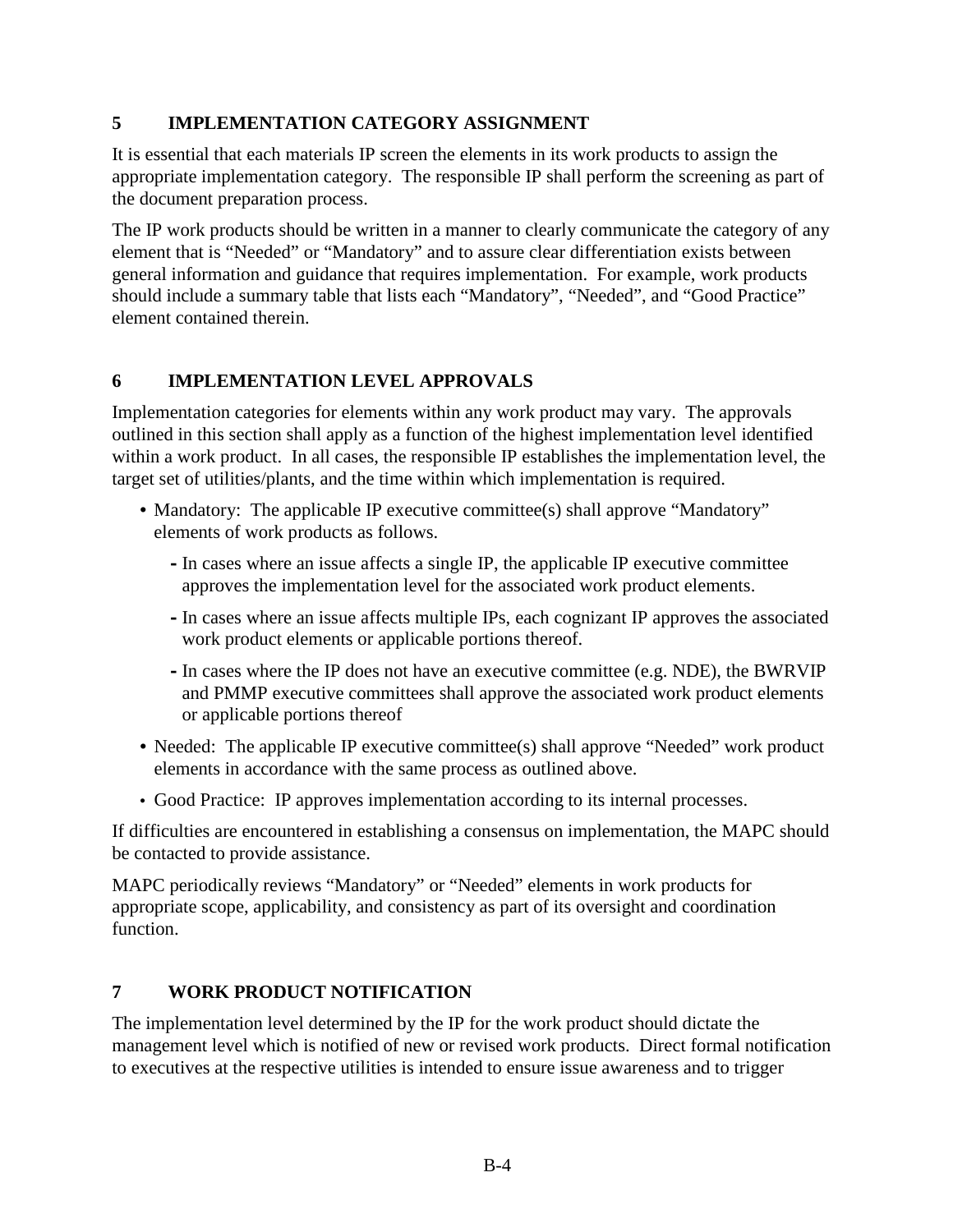appropriate site tracking programs. If deemed appropriate by the responsible IP, NEI may notify NSIAC directly.

The IP responsible for the work product shall ensure that its members are notified when new or revised work products are published and shall ensure that copies of these products are available to its membership. In addition, the following additional notifications shall be made.

Mandatory: The approving IP shall send written notification of new or revised Mandatory products directly to the appropriate utility executives and IP utility representatives with copies of the notification sent to NEI and INPO.

- Needed: The approving IP shall send written notification of new or revised Needed products directly to the appropriate utility executives and IP utility representatives with copies of the notification sent to NEI and INPO.
- Good Practice: The approving IP shall send written notification of new or revised Good Practice products directly to the appropriate utility representatives with copies of the notification sent to NEI and INPO.

The responsible IP may request MAPC or NEI to provide a broader notification of the work product. Depending on the nature of the work product, the document may be distributed to other IPs for information. MAPC shall maintain a list of all active documents that are categorized as Mandatory or Needed.

## **8 DEVIATIONS**

#### **8.1 Utility Internal Processing of Deviations**

#### **8.1.a Specific Expectations**

When a utility determines that:

• "Mandatory" or "Needed" work product elements will not be fully implemented or will not be implemented in a manner consistent with their intent, or when a work product will not be implemented within the timeframe specified by the responsible IP.

A technical justification for deviation shall be developed and retained with the utility's program documentation or owner-controlled tracking systems. In addition, deviations from "Mandatory" and "Needed" work product elements shall be entered into corrective action programs (CAP). The technical justification shall provide the basis for determining that the proposed deviation meets the same objective, or level of conservatism exhibited by the original work product, and shall clearly state how long the deviation will be in effect.

Justification for deviations from work products or elements shall be reviewed and approved in accordance with the applicable plant procedures and the additional requirements outlined below.

- Good Practice
	- **-** No written justification for deviation is necessary
- Needed
	- **-** Documented in accordance with the plant's corrective action program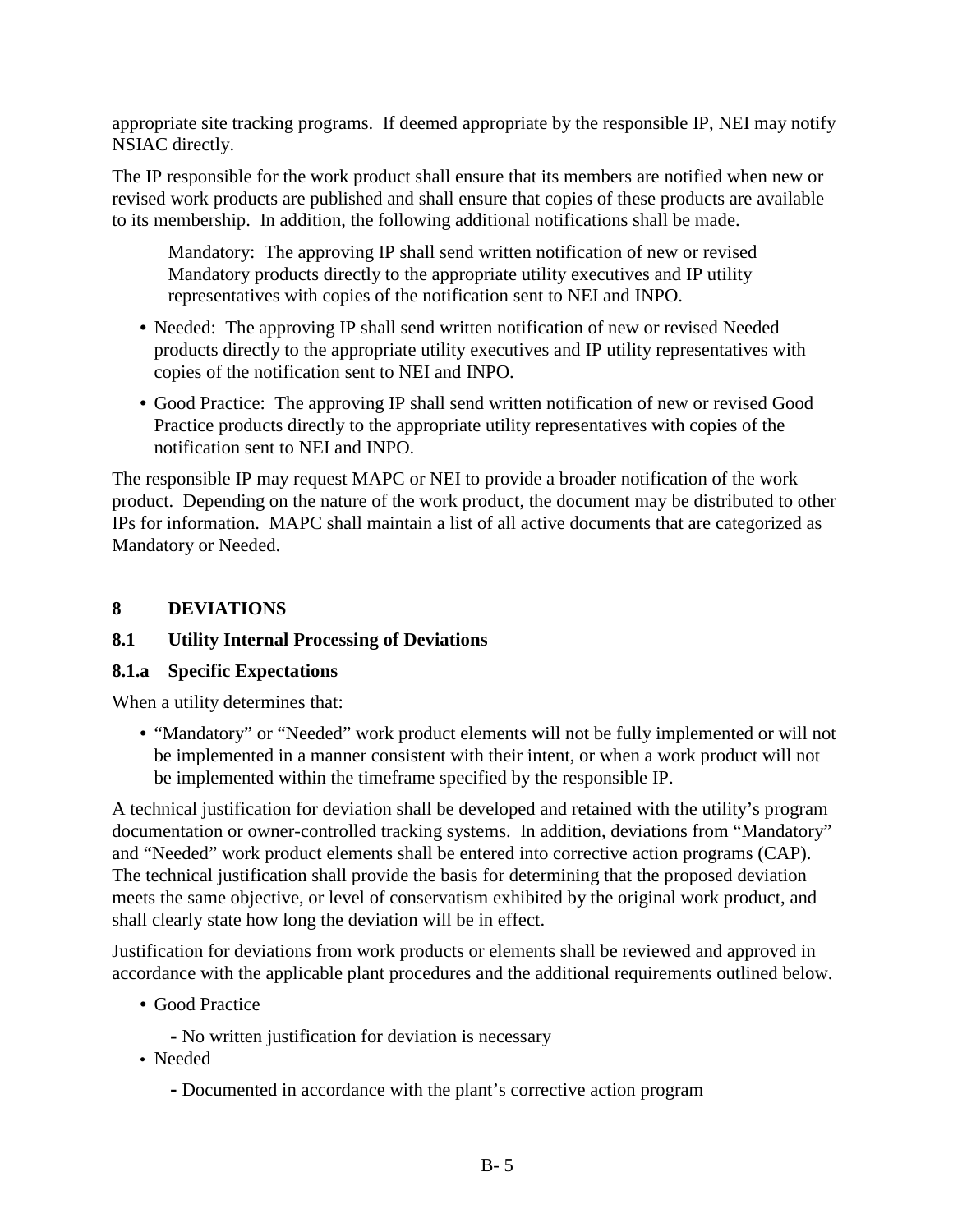- **-** Independent review performed (may be internal or external to the utility)
- **-**Concurrence from the responsible utility executive
- Mandatory
	- **-** Documented in accordance with the plant's corrective action program
	- **-**Independent review performed (may be internal or external to the utility)
	- **-**Concurrence from the responsible utility executive
	- **-**Concurrence by a knowledgeable materials expert independent of the utility justifying the deviation.

#### **8.1.b Utility Reporting of Deviations to the Applicable IP**

To maintain the integrity of the deviation process and ensure a consistent approach to guideline implementation (or inability to implement), it is important for utilities to share deviations and the potential for deviations with the IPs and other utilities in an open and timely manner. Timely notification of intended or potential deviations allows the IP to systematically review the issue for potential generic implications and take appropriate actions to facilitate consistent and appropriate implementation of guidance. It is expected that utilities meet the intent of open and timely communication. The following steps are to be followed:

- The utility shall notify the responsible IP of any obstacles or questions associated with conformance to Mandatory or Needed guideline elements as soon as practical after these concerns are identified.
- If a deviation justification is prepared, the approved deviation shall be sent to the responsible IP as soon as possible but no later than 45 days after approval by the utility executive.

#### **8.1.c Utility Notification of Deviations to the NRC**

If at any time a utility does not implement any "Mandatory" or "Needed" elements of an approved guideline, the utility shall notify the NRC. The notification should occur at about the same time as the justification for deviation is sent to the IP. The NRC notification shall consist of the licensee transmitting a letter to the NRC Document Control Desk with copies to the NRC Plant Project Manager, the NRC Project Manager responsible for the IP that issued the guidance (or NRR's Division of Component Integrity if no IP PM has been identified), the NRC Site Resident Office and the NRC Regional Office. The licensee shall clearly state what they are deviating from, i.e., inspection requirements, inspection schedule, etc. of the applicable guidelines and summarize what is being done in lieu of the requirements, as necessary. In addition, the letter should be very clear to indicate that the letter is being transmitted for information only and that the licensee is not requesting any action from the NRC staff. A copy of the actual deviation and full technical evaluation is not required to be submitted with the notification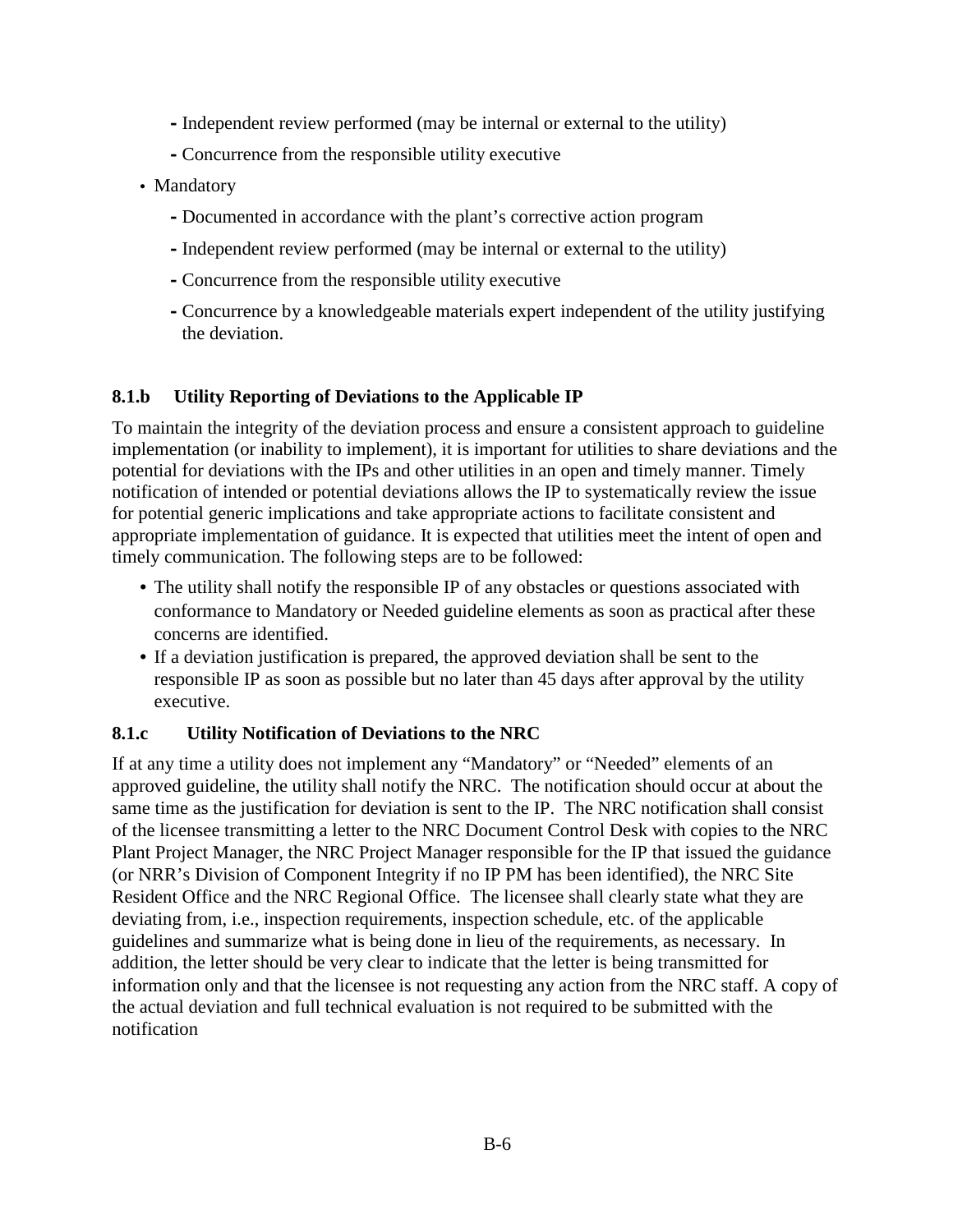#### **8.2 IP Processing of Deviations**

Approved deviations to "Needed" and "Mandatory" work products shall be sent to the applicable IP for review, documentation and distribution to other IP members.

IPs shall review all justifications for deviation to their "Mandatory" and "Needed" guidance documents. The following applies.

- IP review shall be timely, typically at the time of the next meeting of the responsible IP.
- IPs shall review the justifications for deviation for the following considerations
	- **-**Effect on IP guidance.
	- **-**Technical sufficiency (assumptions, breadth of review, consistency of intent with respect to guidance, etc) – this is not an independent review or an approval. The IP assessment is based on its engineering judgment and experience.
	- **-** Generic applicability.
- Generically applicable information relative to the justifications processed shall be communicated to the IP members.
- IPs shall follow up on all justifications for deviation found to be technically insufficient by informing the following organizations of the existence of the deviation and the reasons for the IP concern.
	- **-**The utility that wrote the deviation
	- **-**The executive oversight group for the IP
	- **-** MAPC
- IP executive oversight groups are responsible for additional actions appropriate to address insufficiently justified deviations with the responsible utility.

IPs shall report summaries of deviations to the MAPC annually. This summary shall include:

- The number of deviations taken, broken down by the associated guidance document
- A summary of the general content of the deviations and their implications on IP guidance
- A summary of insufficiently justified deviations and the follow-up actions taken

#### **9 IMPLEMENTATION VERIFICATION AND ISSUE FEEDBACK**

The cognizant IP is responsible for developing unambiguous guidance that facilitates implementation and enables monitoring of implementation performance. Work products or elements designated "Mandatory" or "Needed" shall be provided to INPO, who may include these elements in their review visit guidance and verify implementation during periodic review visits.

Utilities are individually responsible for capturing "Mandatory" and "Needed" elements from IPs in their procedures, owner-controlled tracking systems, or self-assessment programs, as appropriate, and for assuring that implementation is completed or that appropriate justification is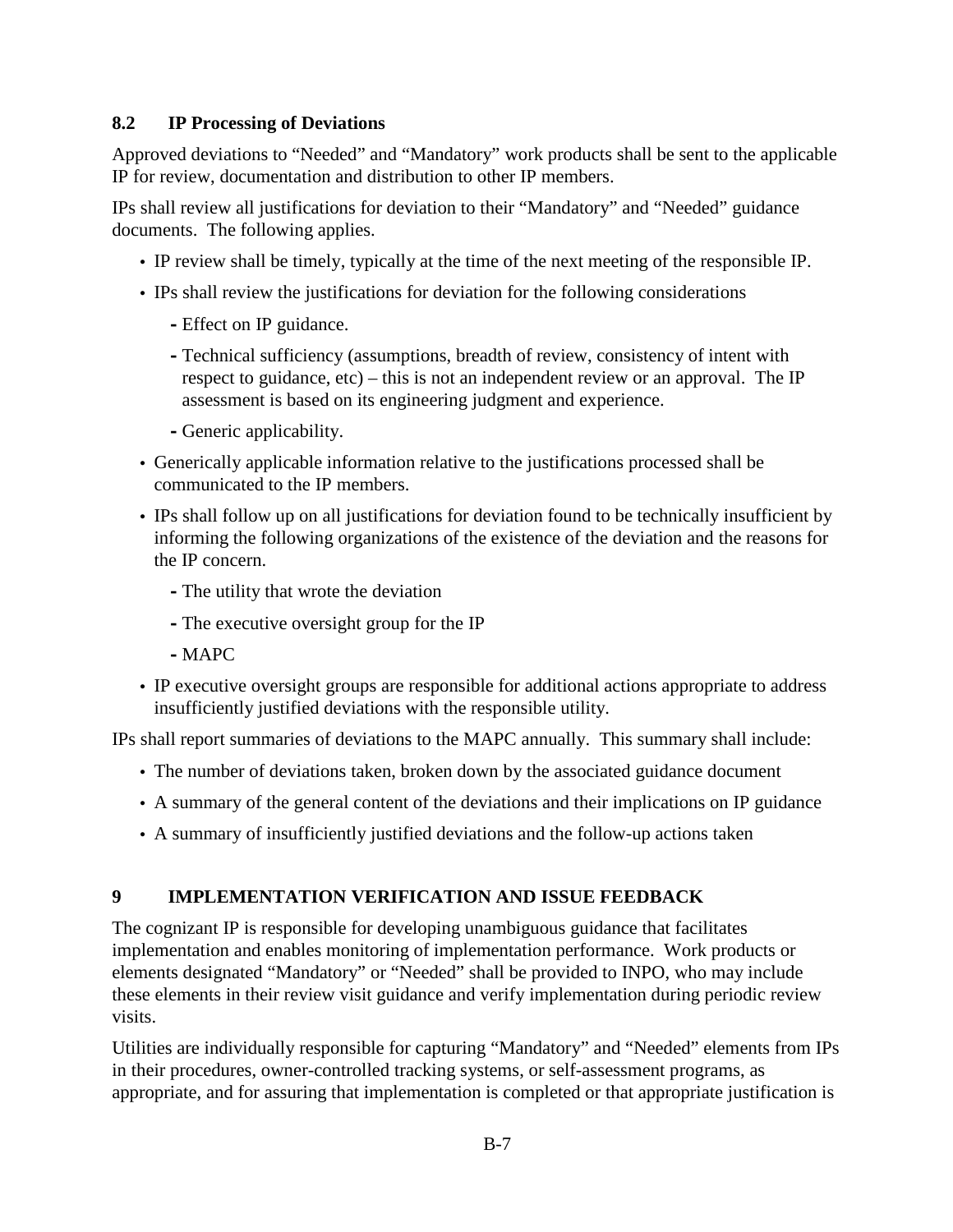provided for deviations. Verification of work product implementation and assessment of implementation effectiveness should be conducted through self-assessments to be completed by each utility. Self-assessments should:

- Ensure that all "Mandatory" and "Needed" work products or work product elements are either implemented or an appropriate justification for deviation has been approved
- Evaluate each utility's overall Materials Management program or strategy, and assess program health in terms of essential program and process elements.

Utilities are responsible for evaluating the significance of all new materials information discovered at their plants. If the information has potential generic significance, the utility shall report the information to the Chairman or Project Manager of the applicable IP(s). The communication is to occur as rapidly as possible with the objective of allowing time for the responsible IP(s) to evaluate the information in time to support the affected utility's decisions and/or actions as appropriate.

INPO periodically evaluates utility program or implementation process effectiveness as specified in NEI-03-08.

The MAPC reviews IP implementation level assignments for consistency and generic applicability, as part of its periodic review of IP product implementation.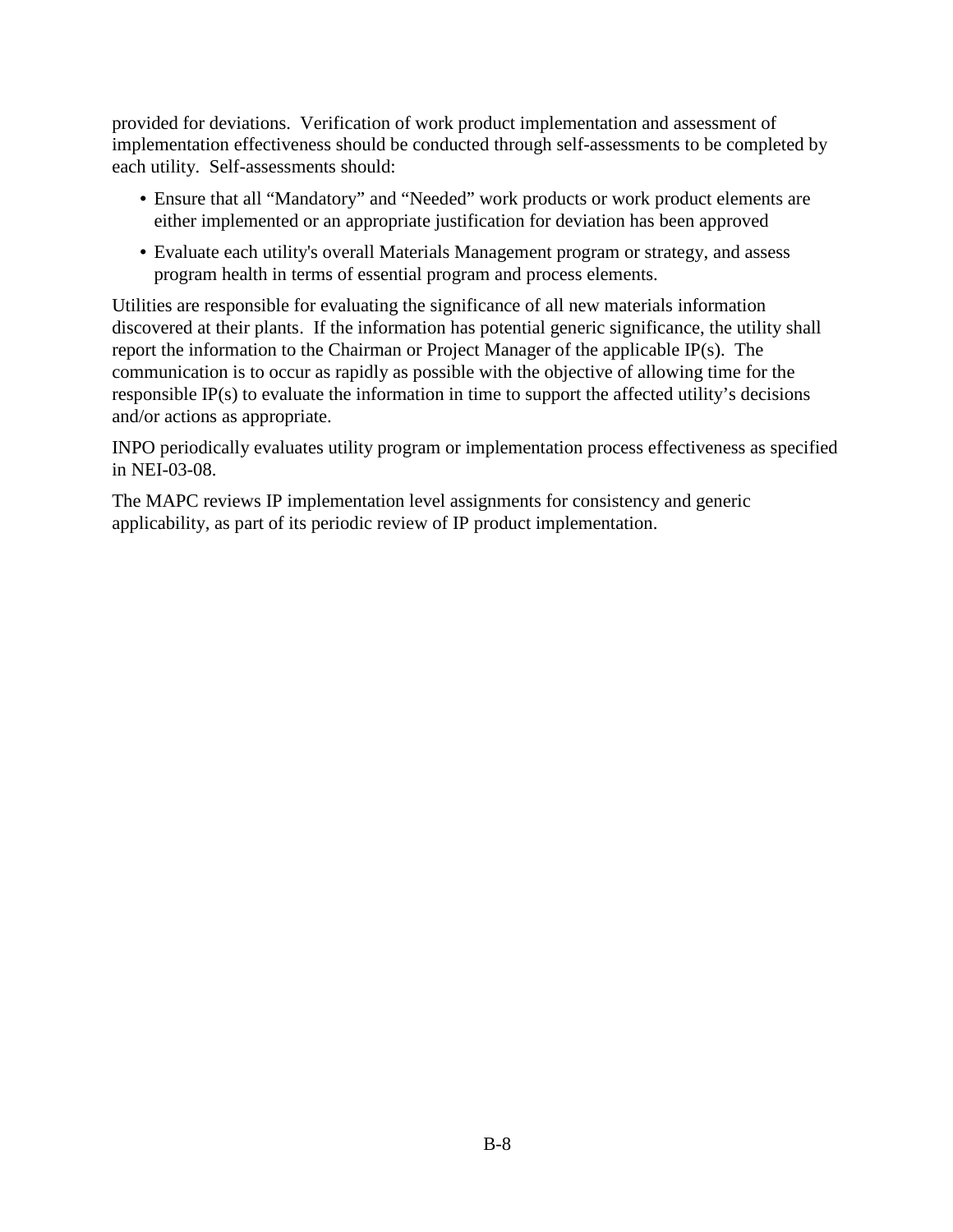# **APPENDIX C DOCUMENT SCREENING**

#### **1 PURPOSE**

This appendix defines a screening process that may be applied by any NEI 03-08 Issue Program (IP) to determine if a new or revised work product containing aging management guidance may be generically released for implementation by IP member utilities.

## **2 BACKGROUND**

As a means of ensuring continued safe operation of reactor plants, NRC and industry have often agreed to use the topical report submittal and approval process to address materials degradation issues in lieu of regulatory action. However, as industry continues to progress the overall state of knowledge regarding materials degradation issues relevant to light-water reactor operation, there is an increasing need to revise or replace prior guidance, some of which has received prior NRC approval via safety evaluation (SE). Since implementation of NEI 03-08, industry generally has not implemented revised or replacement guidance that is less conservative in some way than previously approved guidance without NRC approval of the guidance changes. Although beneficial in assuring that aging management guidance changes are reasonable and technically sound, use of the topical report review and approval process is often an inefficient use of limited resources, requiring both industry and NRC to expend significant effort on topical report modifications having limited or no potential for a significant adverse impact on the capability of the aging management guidance within the topical report to provide reasonable assurance of continued safe operation. The screening process contained in this appendix is intended to alleviate this issue by providing IPs with a method that may be used to determine when revised or replacement guidance may be implemented without NRC review and approval.

## **3 APPLICABILITY**

This screening process is applicable to revised and new work products prepared by IPs identified under the NEI 03-08 Materials Initiative (those IPs listed in Appendix A of this initiative document) containing guidance that either directly or indirectly affects aging management.

This process is intended to be applied in the context of U.S. licensing and is directly applicable only to U.S. licensed reactors operated by EPRI IP member utilities.

#### **4 DEFINITIONS**

#### Applicability Evaluation:

Process for determining if screening is applicable to an NEI 03-08 IP product (described in Section 5.1).

#### Generic Release for Implementation:

A determination that a new or revised IP product can be generically released for implementation means that there are no generic limitations preventing implementation by IP member utilities. However, each site is responsible to review its site-specific licensing and design bases, license renewal commitments, and inservice inspection (ISI) program relief requests and alternatives to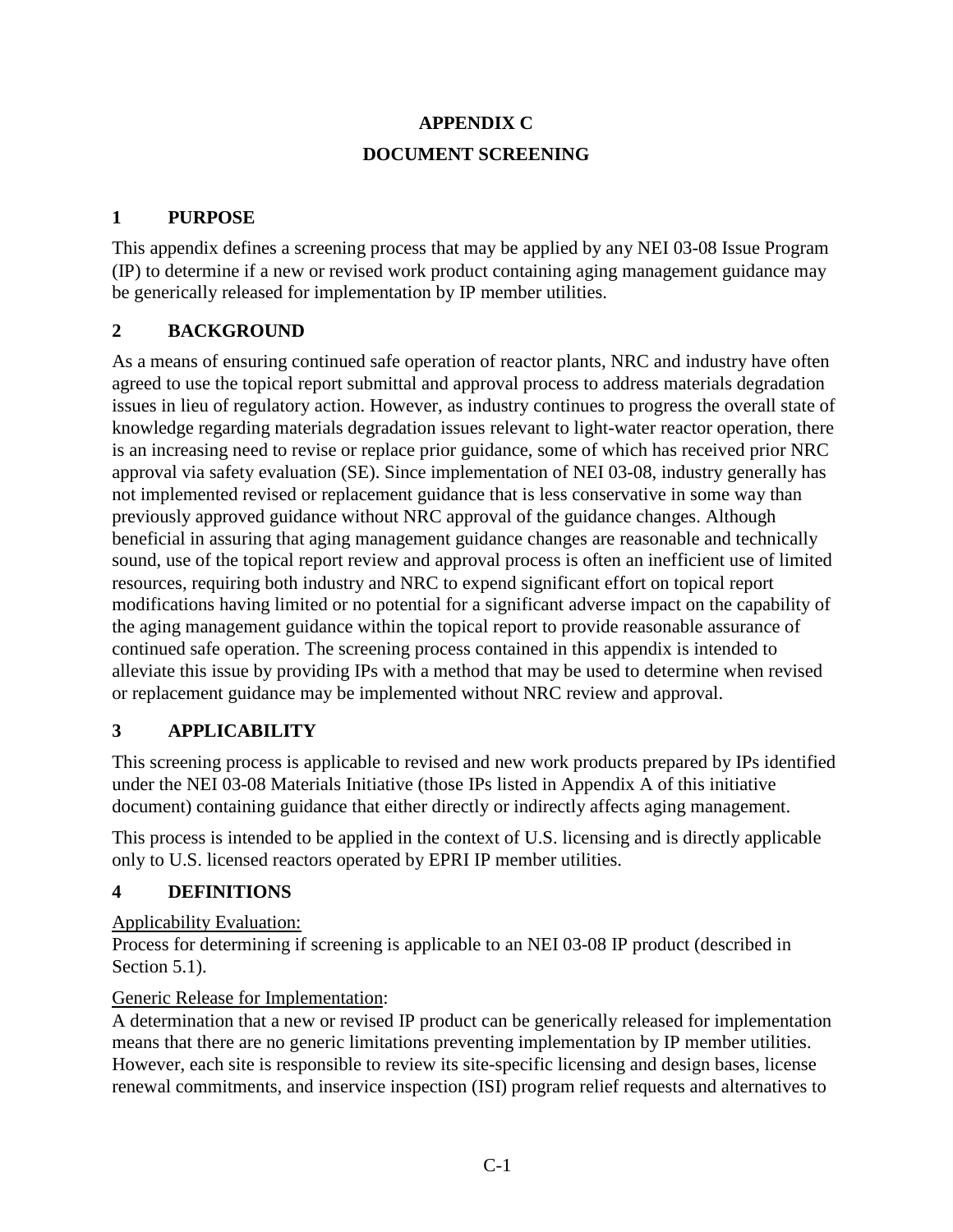ensure that there are no plant-specific limitations that would preclude immediate implementation of portions or all of the new or revised guidance in the product.

#### IP Controlled Aging Management Guidance:

Guidance that can either directly or indirectly affect aging management of a SSC. To be IP controlled, the aging management guidance must also be in addition to existing regulation or ASME Code requirements.

#### Screening:

Process for determining if aging management guidance contained in an NEI 03-08 IP work product may be generically released for implementation by member utilities without NRC approval.

SSC: System, Structure, or Component

#### Product:

The term "product(s)" or "work product(s)" is used in this appendix to mean those documents issued by the IPs to their members prescribing requirements, recommendations, or guidelines.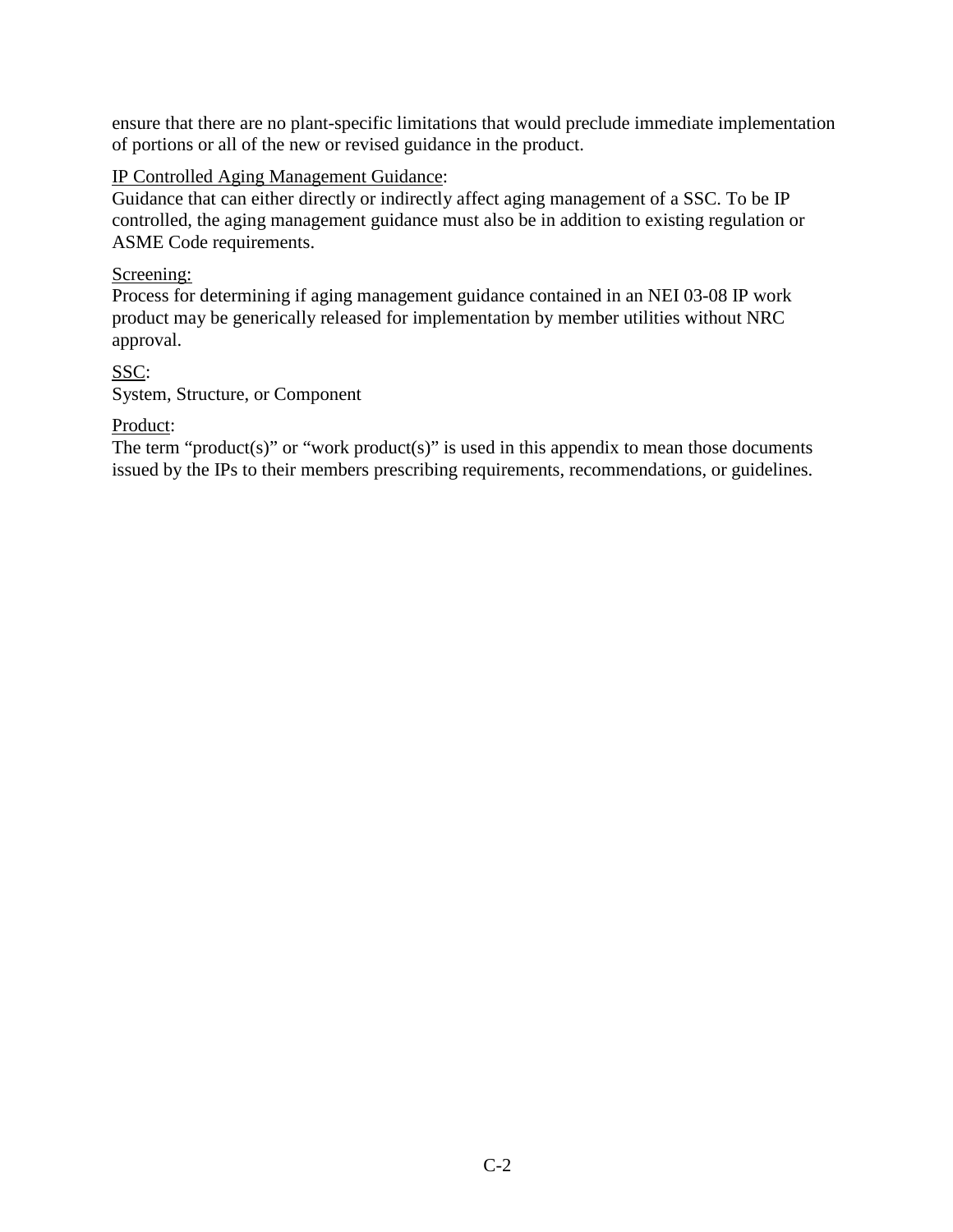## **5 DOCUMENT SCREENING PROCESS**

Sections 5.1 and 5.2 describe the process to be used to determine when an IP may direct member utilities to generically implement new or revised aging management guidance contained in work products without NRC approval.

Section 5.1 provides guidance for determining if a screening evaluation is applicable to an IP work product. The decision steps provided in Section 5.1 are intentionally limited in complexity, relating primarily to the product's intended use and status. The evaluation described in Section 5.1 can generally be performed without a detailed understanding of plant design, component function, degradation phenomena relevant to reactor primary systems, materials-related operating experience, or the details of the aging management program elements recommended within the product.

Section 5.2 provides guidance for a screening evaluation based on the details of the aging management element changes recommended within the IP product. The evaluation described in Section 5.2 must be performed by an individual having a fundamental understanding of component function, relevant degradation modes, fleet operating experience, component capability to tolerate degradation, and the capability of the inspection methods prescribed in the guidance to detect and characterize relevant degradation.

## *5.1 Applicability Evaluation*

Figure 1 provides a set of decision steps that may be used by an IP to determine if screening is required prior to generically releasing the product for implementation. Table 1 provides an amplification of the decision steps shown in Figure 1, along with additional relevant implementation instructions and notes.

In the case that decision steps (1a) through (1e) in Figure 1 all result in YES answers, detailed screening as described in Section 5.2 is needed if the product is implemented by IP member utilities without NRC approval via SE.

If one or more of the decision steps in Figure 1 results in a NO answer, the product may be generically released for implementation without NRC approval without a screening evaluation.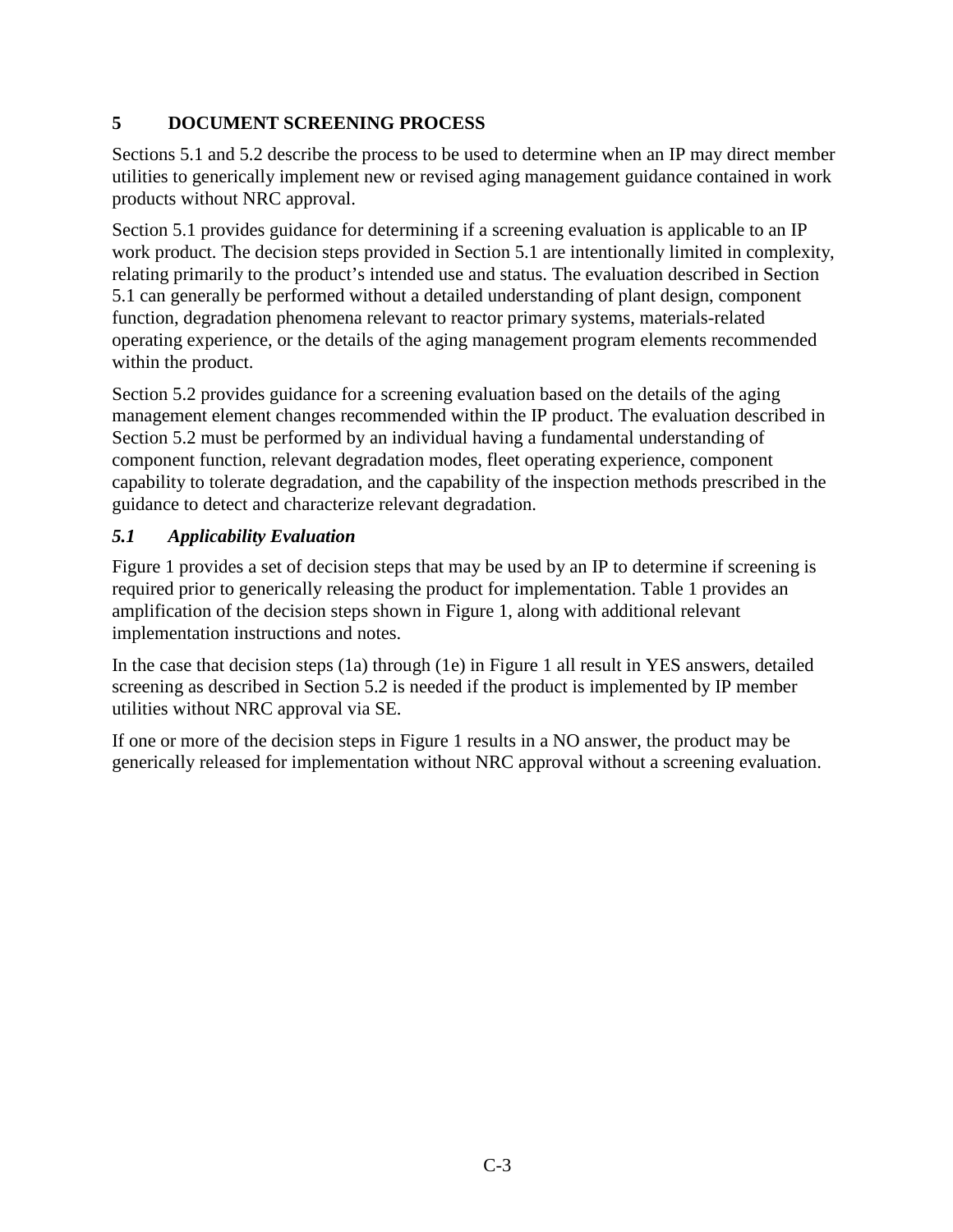

**Figure 1: Applicability Evaluation Process**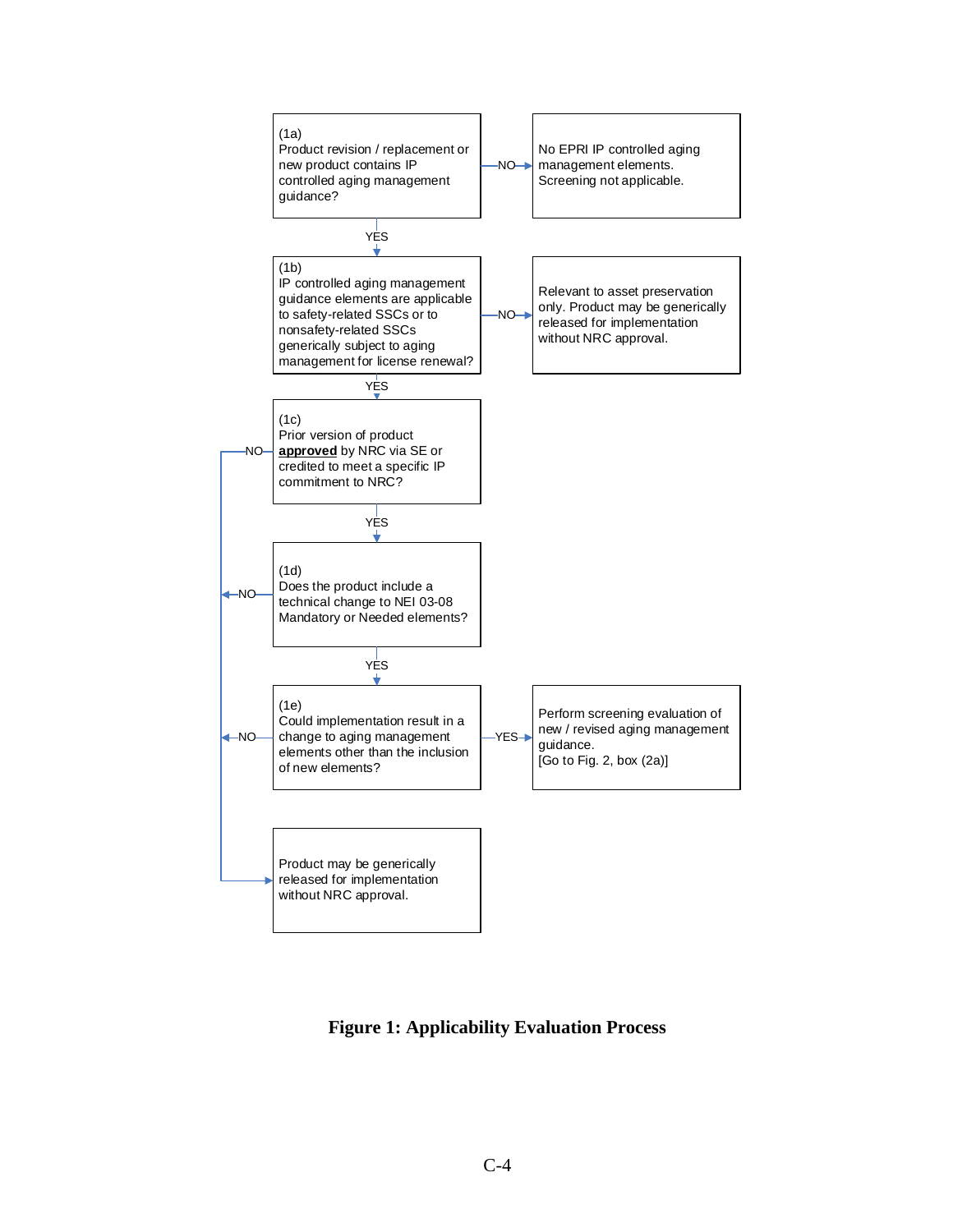| <b>Implementation Guidance</b>                                                                                                                                                                          | <b>Technical Basis / Discussion</b>                                                                                                                                                                                                                                                                                                                          |
|---------------------------------------------------------------------------------------------------------------------------------------------------------------------------------------------------------|--------------------------------------------------------------------------------------------------------------------------------------------------------------------------------------------------------------------------------------------------------------------------------------------------------------------------------------------------------------|
| IP product revision /<br>(1a)<br>replacement or new product<br>contains IP controlled aging<br>management guidance?                                                                                     | The document screening process is applicable only<br>when the IP product contains IP controlled aging<br>management guidance - defined as guidance meeting<br>the following conditions:                                                                                                                                                                      |
|                                                                                                                                                                                                         | 1) Guidance represents an augmentation of<br>Regulatory or ASME Code requirements. <sup>1</sup>                                                                                                                                                                                                                                                              |
|                                                                                                                                                                                                         | 2) Guidance can affect aging management<br>activities, either directly or indirectly. <sup>2</sup>                                                                                                                                                                                                                                                           |
|                                                                                                                                                                                                         | If the answer to $(1a)$ is NO, then the product does not<br>contain any IP controlled aging management elements.<br>Submittal to NRC for approval via SE is not required.                                                                                                                                                                                    |
|                                                                                                                                                                                                         | If the answer to $(1a)$ is YES, proceed to question $(1b)$ .                                                                                                                                                                                                                                                                                                 |
| (1b)<br>IP controlled aging<br>management guidance elements<br>are applicable to safety-related<br>SSCs or to nonsafety-related SSCs<br>generically subject to aging<br>management for license renewal? | Changes to aging management elements applicable<br>only to SSCs not subject to aging management for<br>license renewal cannot have an adverse impact on<br>nuclear safety.                                                                                                                                                                                   |
|                                                                                                                                                                                                         | Expanding the scope of components considered in this<br>step to include SSCs generically subject to aging<br>management for license renewal ensures that aging<br>management guidance changes relevant to nonsafety-<br>related SSCs whose failure could prevent satisfactory<br>accomplishment of a safety-related function is<br>conservatively evaluated. |
|                                                                                                                                                                                                         | If the answer to $(1b)$ is NO, then product applicability<br>is limited to asset preservation. Submittal to NRC for<br>approval via SE is not required.                                                                                                                                                                                                      |
|                                                                                                                                                                                                         | If the answer to $(1b)$ is YES, proceed to question $(1c)$ .                                                                                                                                                                                                                                                                                                 |

#### **Table 1: Implementation Guidance for Use of Figure 1, Applicability Evaluation Process**

<u>.</u>

 $<sup>1</sup>$  If aging management implementation is ultimately controlled by regulation or by ASME Code, then the IP is</sup> not the governing organization and changes to aging management elements must be adopted outside the IP's NEI 03-08 implementation process.

 $2$  Direct aging management guidance elements include inspection method, scope, frequency, sample size, scope expansion requirements, supplemental examination requirements, evaluation methods and acceptance criteria. Indirect aging management guidance elements are those which support application of direct elements. Examples of indirect aging management elements include crack growth rate and fracture toughness correlations used for flaw evaluations and criteria for inspection relief related to mitigation status.

 $3$  A determination of components "generically" subject to aging management can be based on either NUREG-1801, Generic Aging Lessons Learned (GALL) Report or NUREG-2191, GALL Report for Second License Renewal.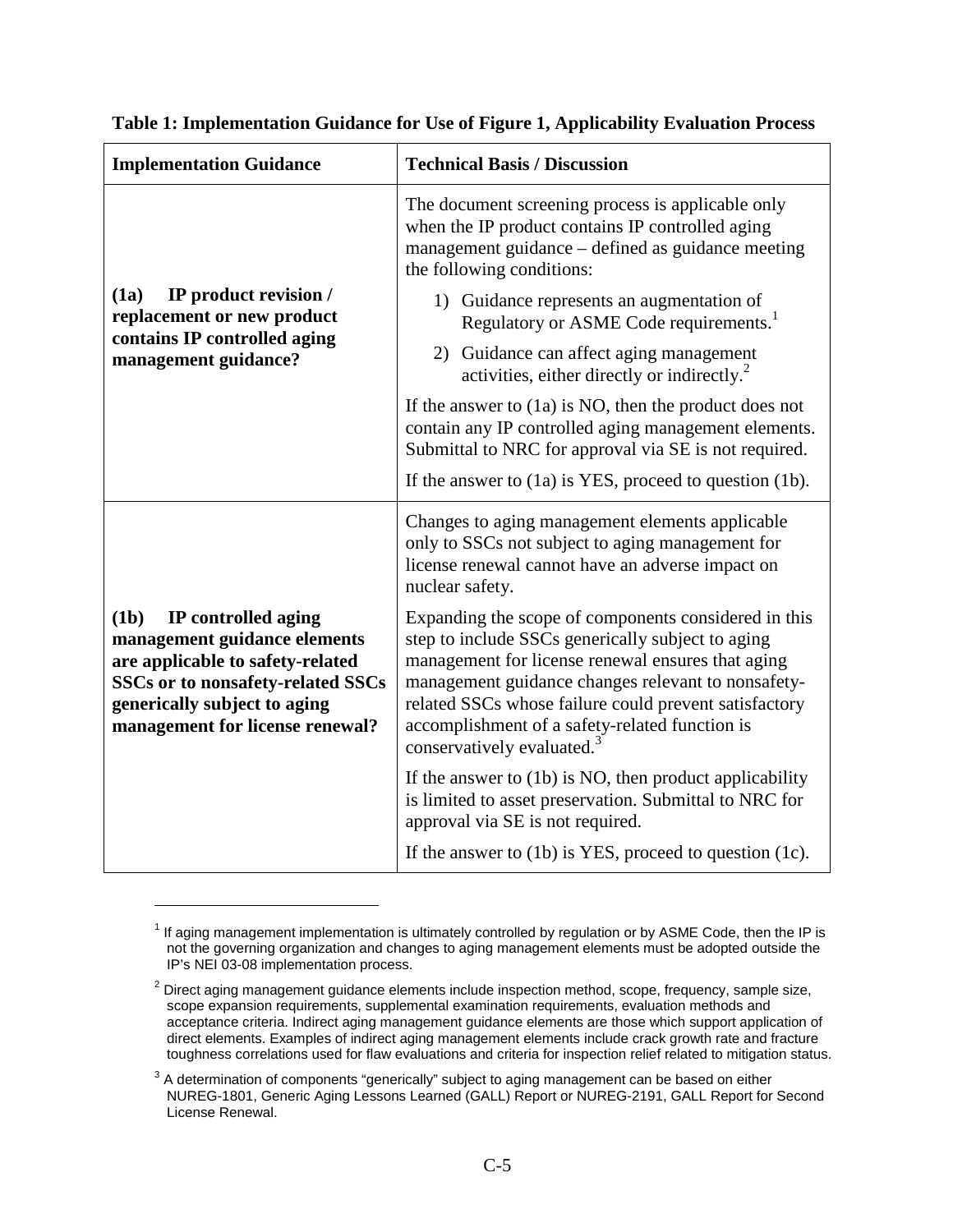| (1c)<br>Has ANY prior version of<br>the product been approved by<br><b>NRC</b> via Safety Evaluation (SE)<br>or is the product a direct<br>replacement for guidance<br>previously approved by NRC via<br>SE? | In the case of multiple revisions to an IP product, this<br>decision step is not limited to the immediately<br>preceding revision. If ANY prior version of the product<br>was approved by NRC via safety evaluation, answer<br>this question "YES" and proceed to question $(1d)$ .<br>In the case of a new product, if the product directly<br>replaces prior guidance that was approved by NRC via<br>SE, answer this question "YES" and proceed to<br>question (1d).                                                                                      |
|--------------------------------------------------------------------------------------------------------------------------------------------------------------------------------------------------------------|--------------------------------------------------------------------------------------------------------------------------------------------------------------------------------------------------------------------------------------------------------------------------------------------------------------------------------------------------------------------------------------------------------------------------------------------------------------------------------------------------------------------------------------------------------------|
| Does the product contain guidance<br>credited to meet a specific IP<br>commitment to NRC?                                                                                                                    | Although not common, in lieu of explicit NRC<br>approval via SE, it is possible that an IP may commit to<br>specific aging management guidance elements as part<br>of interactions with NRC. Such aging management<br>guidance elements should be treated similar to<br>guidance approved by NRC via SE. Answer this<br>question "YES" and proceed to question (1d).<br>If the answers to these questions related to prior NRC<br>SE and IP commitment to NRC are both NO, the<br>product may be generically released for<br>implementation.                 |
| (1d)<br>Does the new or revised<br>product include a technical<br>change to NEI 03-08 Mandatory<br>or Needed elements? <sup>5</sup>                                                                          | Each IP is responsible for categorizing aging<br>management elements as Mandatory, Needed, or Good<br>Practice. Aging management elements that are deemed<br>to be significant with regard to ensuring adequate<br>management or to have risk significance are<br>categorized by IPs as either Mandatory or Needed<br>elements.<br>If the answer to this question is YES, proceed to<br>question (1e).<br>If the answer to this question is NO, the revised or new<br>product is not risk significant and may be generically<br>released for implementation. |

<sup>————————————————————&</sup>lt;br><sup>4</sup> In some cases, IP products containing aging management guidance that is more conservative than that approved by SE are implemented without submittal of the revised aging management guidance to NRC for approval via SE. This decision step ensures that all aging management guidance previously approved by NRC via SE is subjected to the significance decision steps provided in (1d) and (1e).

<sup>5</sup> See Section 3 of NEI 03-08, Revision 2.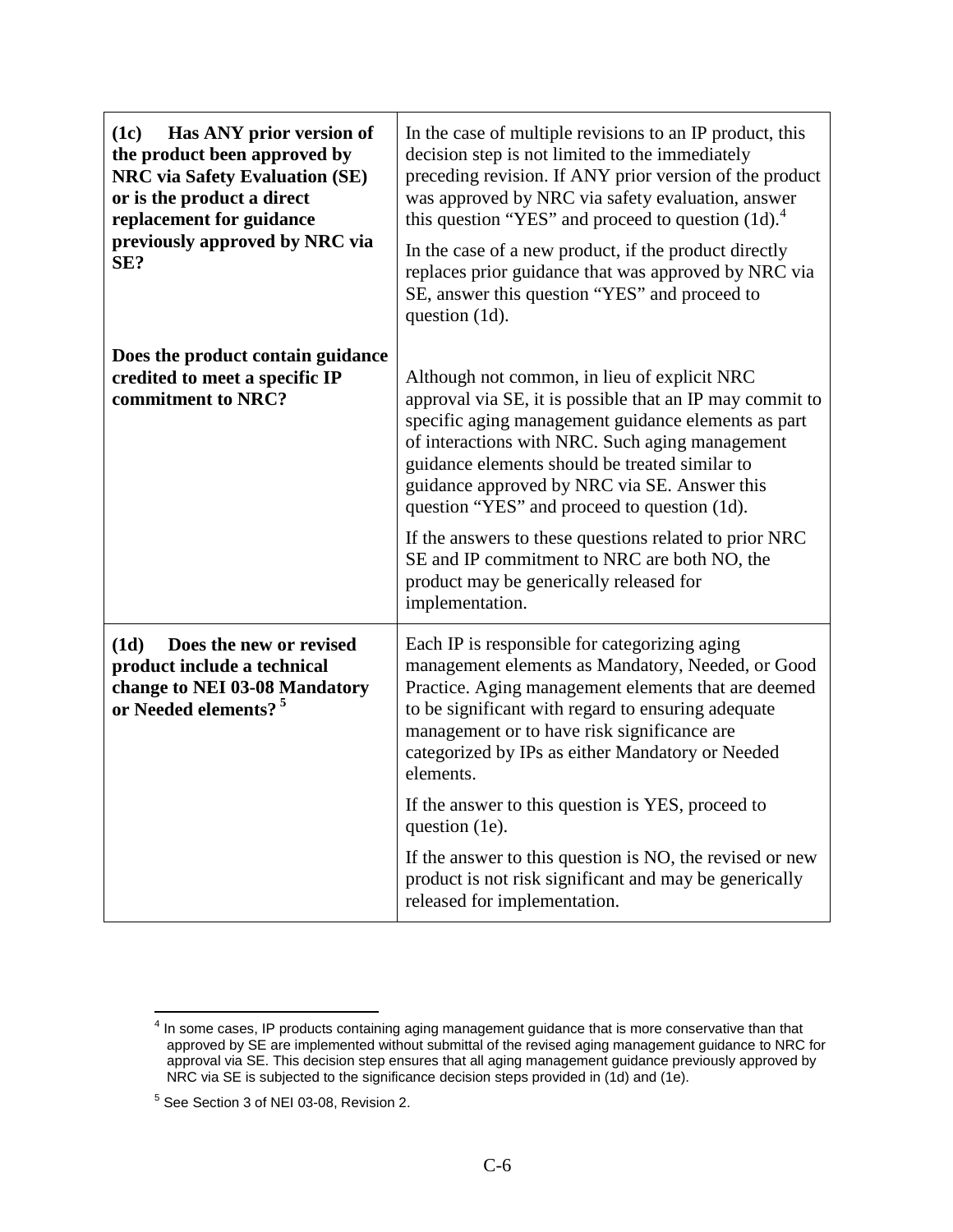| Could implementation of            | For any product revision that does not clearly result in                                                                                  |
|------------------------------------|-------------------------------------------------------------------------------------------------------------------------------------------|
| (1e)                               | equivalent or more conservative aging management                                                                                          |
| the aging management guidance      | guidance than that previously approved by NRC,                                                                                            |
| contained in the product result in | screening evaluation in accordance with Section 5.2                                                                                       |
| a change to aging management       | must be performed if the product is not submitted to                                                                                      |
| elements other than the inclusion  | NRC for approval via SE. Go to Figure 2, evaluation                                                                                       |
| of new elements?                   | step $(2a)$ .                                                                                                                             |
|                                    | If the answer to this question is NO, NRC approval via<br>SE is not required prior to generic release for<br>implementation. <sup>6</sup> |

<sup>6</sup> Although not required, an EPRI IP may still choose to submit a new or revised topical report for NRC review and approval.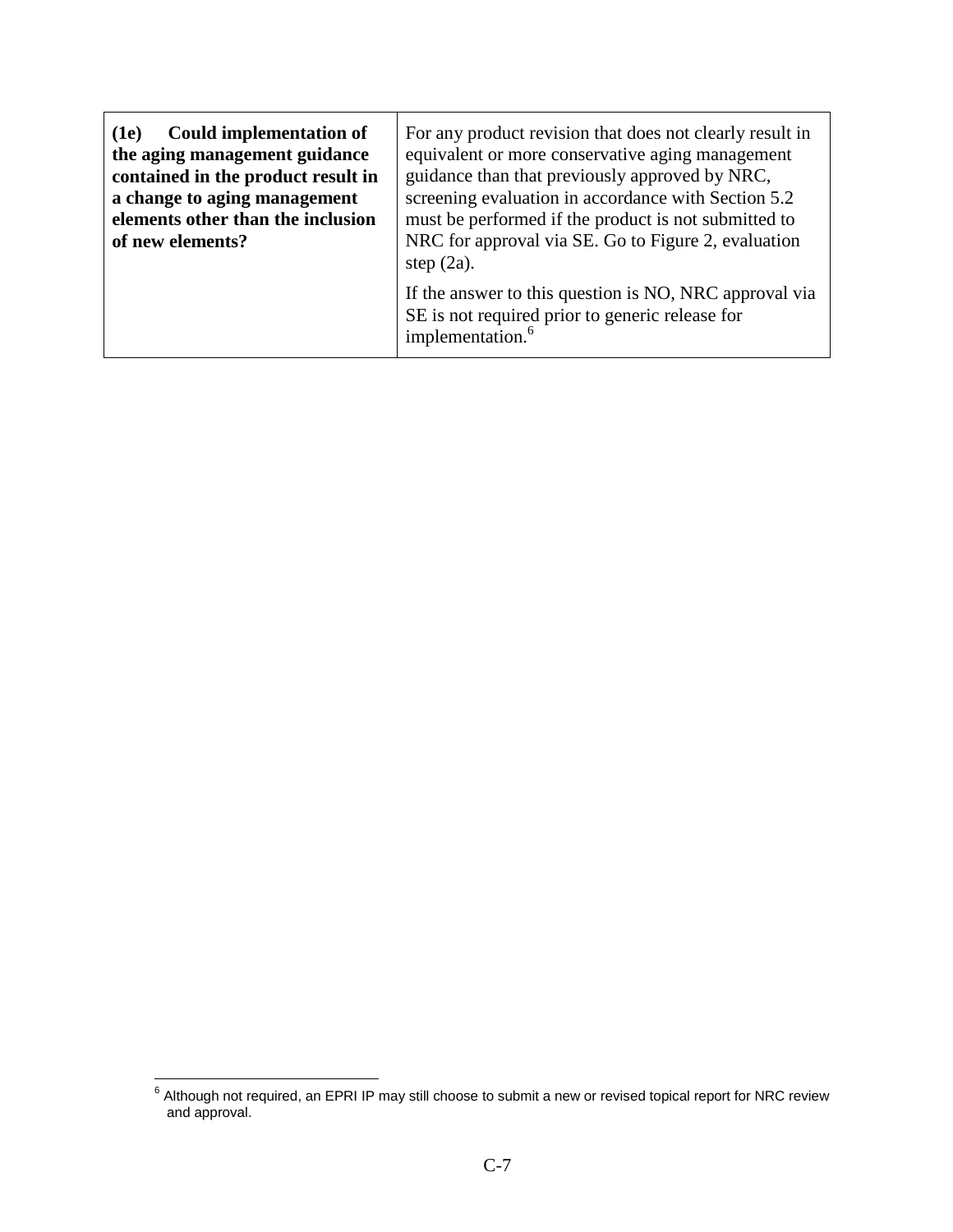#### *5.2 Screening Evaluation*

Figure 2 provides a process that should be applied to IP products determined to require screening based on the applicability evaluation performed consistent with Section 5.1. Table 2 provides an amplification of the decision steps shown in Figure 2, along with additional relevant implementation instructions and notes.

Within an IP work product, aging management element changes may be dispositioned independently if so desired. Further, if deemed appropriate by the IP, products may be generically released with instructions for partial implementation until such time as an NRC SE is received for any changes to aging management elements determined to require NRC approval prior to implementation. As such, the screening steps provided in Figure 2 and Table 2 are focused on aging management elements instead of IP products.

The screening evaluation steps described in this section should be performed by a qualified individual having a fundamental understanding of component function, relevant degradation modes, fleet operating experience, component capability to tolerate degradation, and the capability of the inspection methods prescribed in the guidance to detect and characterize relevant degradation.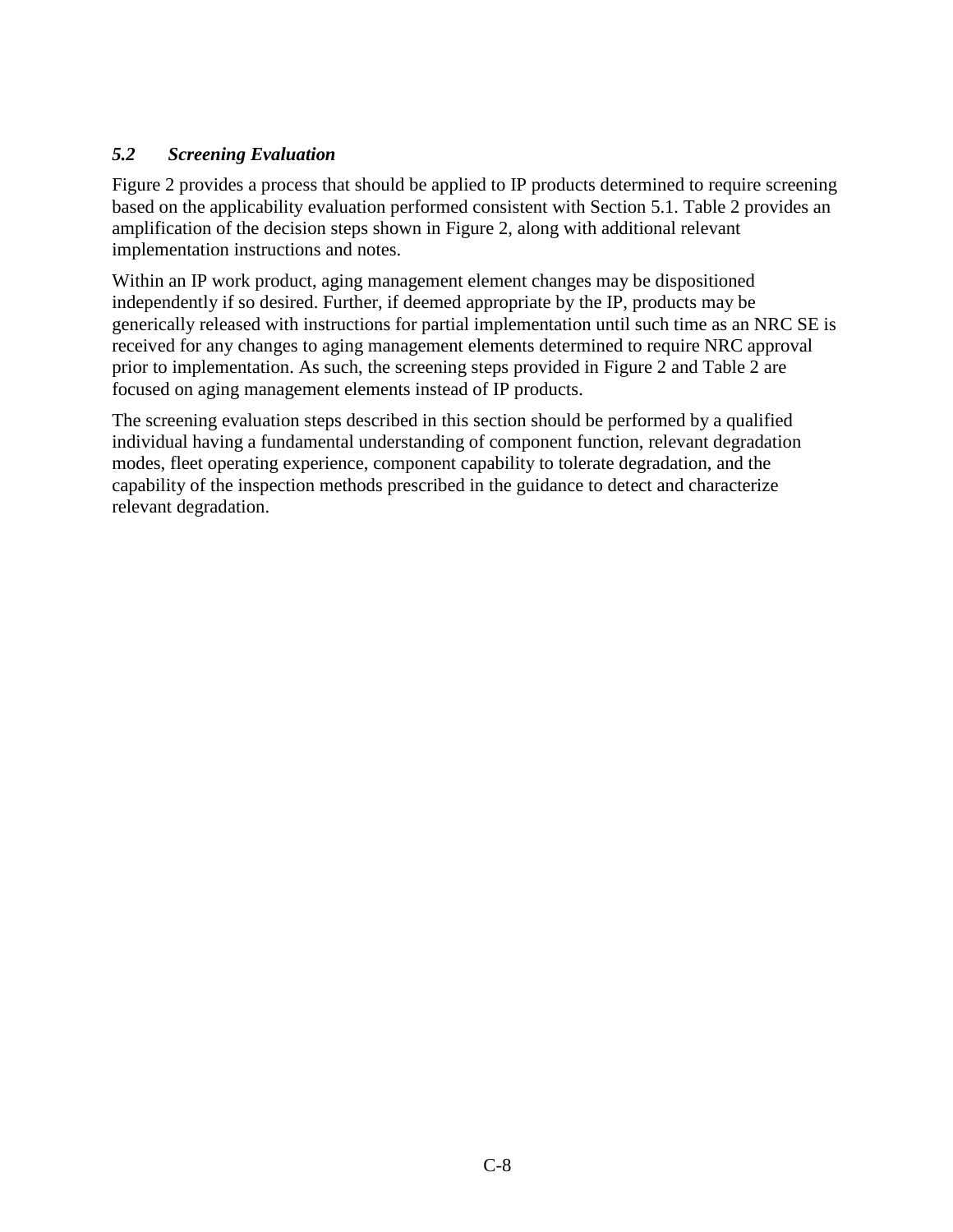

**Figure 2: Screening Evaluation Process**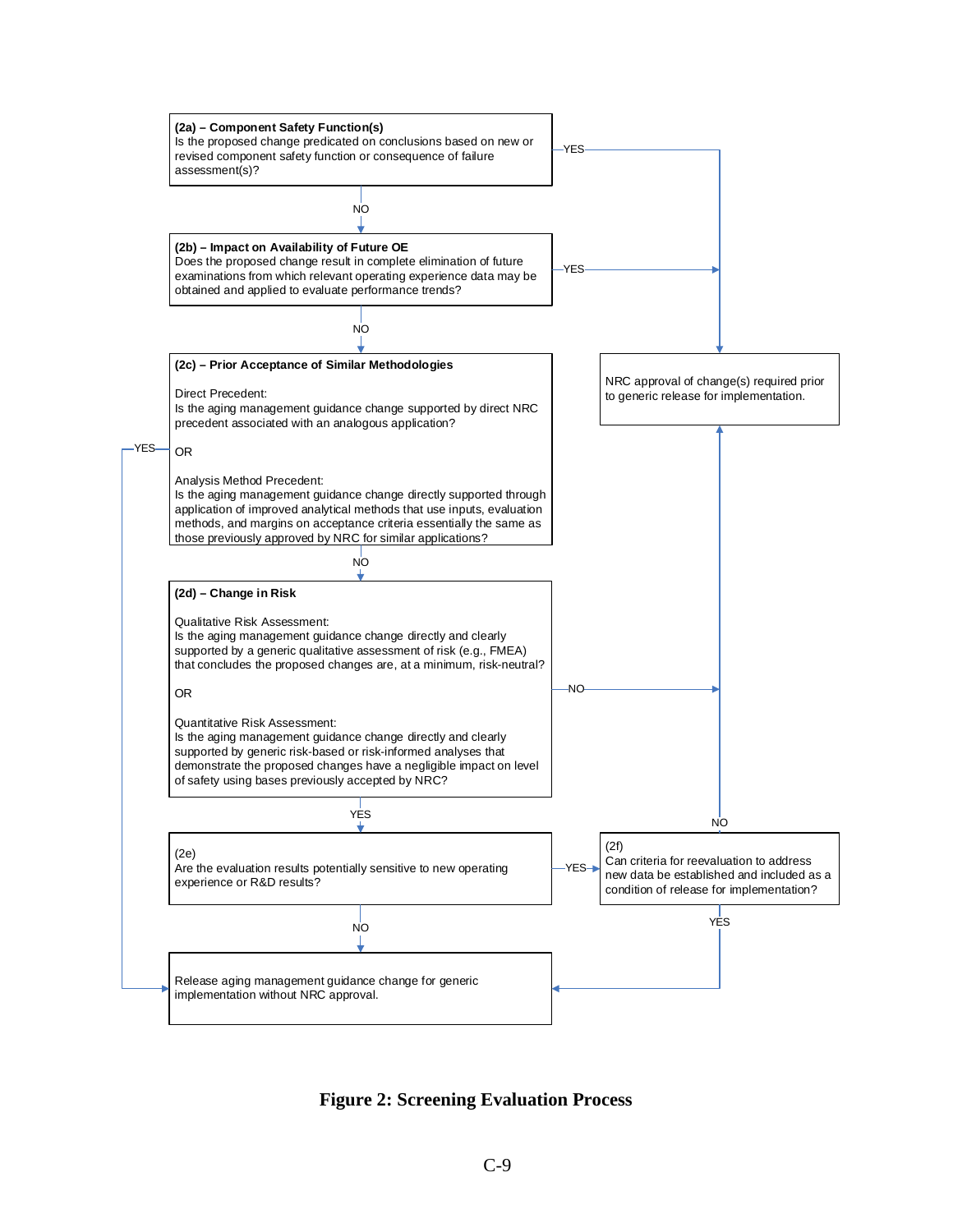| <b>Implementation Guidance</b>                                | <b>Technical Basis / Discussion</b>                                                                                                                                                                                                                                                                                                                                                                                                                                                                                                                                                                                                                |
|---------------------------------------------------------------|----------------------------------------------------------------------------------------------------------------------------------------------------------------------------------------------------------------------------------------------------------------------------------------------------------------------------------------------------------------------------------------------------------------------------------------------------------------------------------------------------------------------------------------------------------------------------------------------------------------------------------------------------|
| <b>Component Safety</b><br>(2a)<br><b>Function Assessment</b> | Changes to aging management elements that are<br>predicated on new or revised assessments of component<br>safety function or deterministic consequence of failure<br>assessments are conservatively considered to represent<br>changes that require NRC approval prior to generic<br>release for implementation.                                                                                                                                                                                                                                                                                                                                   |
| (2b)<br><b>Impact on Availability</b><br>of Future OE         | A key feature of a robust aging management program is<br>evaluation and appropriate incorporation of new<br>knowledge related to materials degradation. Fleet<br>inspection data is particularly valuable in assessing<br>performance trends. Where component locations<br>previously inspected by an aging management program<br>are removed from future inspection scope without<br>identification of reasonable surrogate locations remaining<br>in the population of components inspected (whether in<br>individual plants or within the fleet at large) <sup>7</sup> , it is<br>reasonable to obtain NRC approval prior to<br>implementation. |

**Table 2: Implementation Guidance for Use of Figure 2, Screening Evaluation Process** 

<sup>7</sup> Appropriate surrogate locations may be fleet-based (i.e., surrogate locations need not be defined on a plantspecific basis).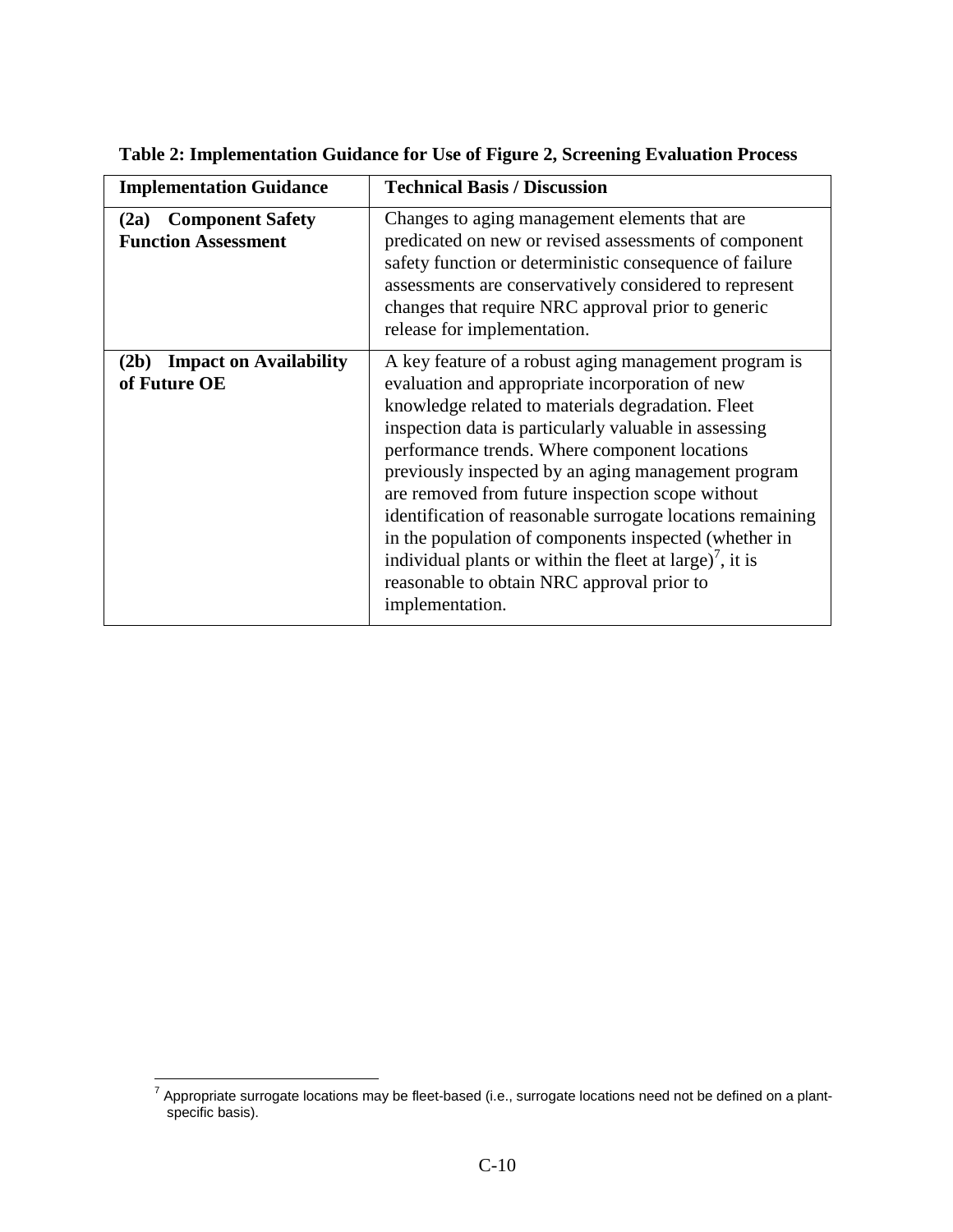| (2c) Prior Acceptance of     | Prior acceptance by NRC may be used in at least two ways:                                                                                                                                                                                                                                                                                                                                                                                                                                                                                                                                                                                                                                                                                                                                                                                                                                                                                                                                       |
|------------------------------|-------------------------------------------------------------------------------------------------------------------------------------------------------------------------------------------------------------------------------------------------------------------------------------------------------------------------------------------------------------------------------------------------------------------------------------------------------------------------------------------------------------------------------------------------------------------------------------------------------------------------------------------------------------------------------------------------------------------------------------------------------------------------------------------------------------------------------------------------------------------------------------------------------------------------------------------------------------------------------------------------|
| <b>Similar Methodologies</b> | Direct Precedent:<br>When prior approval from NRC via SE for an aging<br>management method has been received for an essentially<br>identical application, it is reasonable to conclude that an<br>analogous approach applied to similar components for an<br>essentially identical purpose need not be approved by NRC<br>prior to implementation.                                                                                                                                                                                                                                                                                                                                                                                                                                                                                                                                                                                                                                              |
|                              | Analysis Method Precedent:<br>In cases, work performed after generation of aging<br>management guidance has resulted in the development of<br>improved analysis methods that have been accepted by<br>NRC. These NRC approved analysis methods may be<br>applied to additional component locations to refine the<br>recommended aging management guidance. In this case, the<br>precedent is set indirectly (i.e., based on analysis method)<br>rather than directly (i.e., based on specific aging<br>management elements). For determination based on analysis<br>method precedent, the analysis application must be<br>consistent with the purpose and intent of the precedent<br>analysis application. Additionally, the analytical methods,<br>key analysis assumptions and inputs, and acceptance criteria<br>(including applied margins to minimum acceptable values)<br>used must be essentially the same as those used in the<br>analysis on which the precedence evaluation is based. |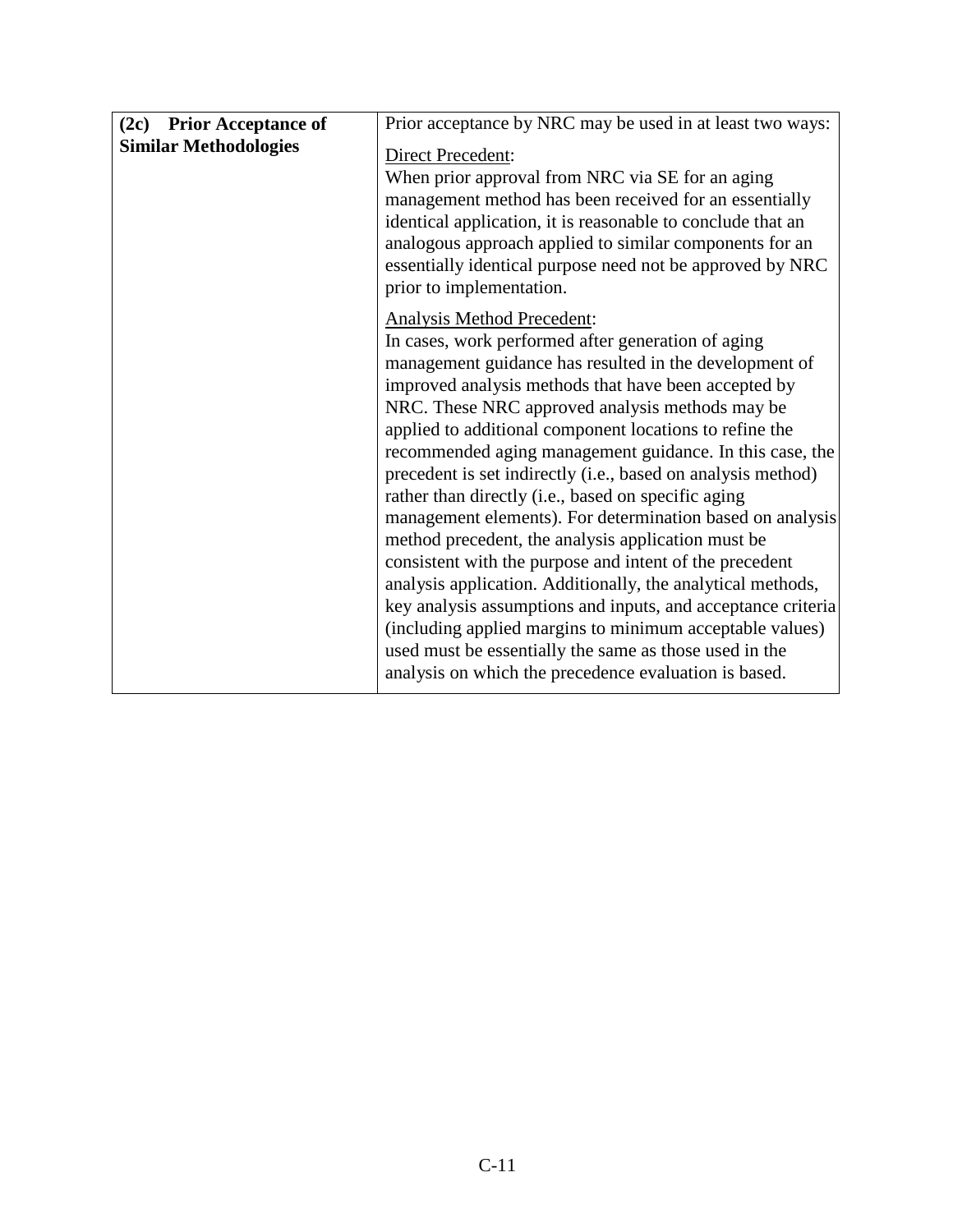| (2d) | <b>Risk Assessment</b> | If a determination cannot be reached using step $2(c)$ , then an<br>assessment of risk may be applied to determine if the proposed<br>aging management guidance significantly impacts overall level<br>of safety. Assessments of risk may be either qualitative or<br>quantitative in nature as described below.                                                                                                                                                                                                                                                                                                                               |
|------|------------------------|------------------------------------------------------------------------------------------------------------------------------------------------------------------------------------------------------------------------------------------------------------------------------------------------------------------------------------------------------------------------------------------------------------------------------------------------------------------------------------------------------------------------------------------------------------------------------------------------------------------------------------------------|
|      |                        | <b>Qualitative Risk Assessment:</b><br>Qualitative evaluation of field inspection data and R&D<br>program has been extensively used by IPs as bases for<br>development of aging management guidance. <sup>8</sup> Evaluation of<br>new or improved data using a similar evaluation process may<br>be used as a basis for modification of the recommended aging<br>management elements. The method applied should ideally be<br>consistent with methods previously applied and either directly<br>or indirectly accepted by NRC in that the aging management<br>guidance resulting from use of the method were approved by<br>NRC. <sup>9</sup> |
|      |                        | <b>Quantitative Risk Assessment:</b><br>Quantitative risk-based methods may be used to demonstrate<br>that the proposed changes to aging management elements do<br>not represent a significant change in risk. For the purpose of<br>this screening process, quantitative measures of risk may be<br>defined in any of several ways, including but not limited to,<br>core damage frequency and conditional probability of failure.                                                                                                                                                                                                            |
|      |                        | Where applied, risk calculations should apply methods that<br>have been either explicitly approved by NRC for similar use or<br>that apply appropriate safety margins to account for<br>differences in professional opinion regarding appropriate input<br>assumptions and calculational procedures. Acceptance criteria<br>must be consistent with those accepted by NRC for similar<br>analytical evaluations.                                                                                                                                                                                                                               |
|      |                        | In all applications, the intent of any NRC conditions placed on<br>the use and acceptability of similar analysis methods and<br>resulting aging management elements must be considered in<br>the determination.                                                                                                                                                                                                                                                                                                                                                                                                                                |

<sup>&</sup>lt;sup>8</sup> Failure modes and effects analysis (FMEA) is an example of a routinely applied qualitative risk assessment method. Results are based on categorization of component locations based on risk of degradation or on qualitative assessment of failure consequence rather than on calculation of probabilistic values (e.g., core damage frequency or conditional probability of failure).

 $^9$ For example, MRP-227 applied a structured failure modes, effects, and criticality analysis (FMECA) process to evaluate PWR internals and determine appropriate aging management requirements. In approving MRP-227, it is established that NRC accepts as valid the FMECA process used by MRP. In the case where new data (either based on field OE or based on completed R&D) are used as inputs to a revised FMECA, the results are deemed not to require NRC approval prior to generic release for implementation so long as the FMECA is applied in a manner consistent with that used previously which has been accepted by NRC.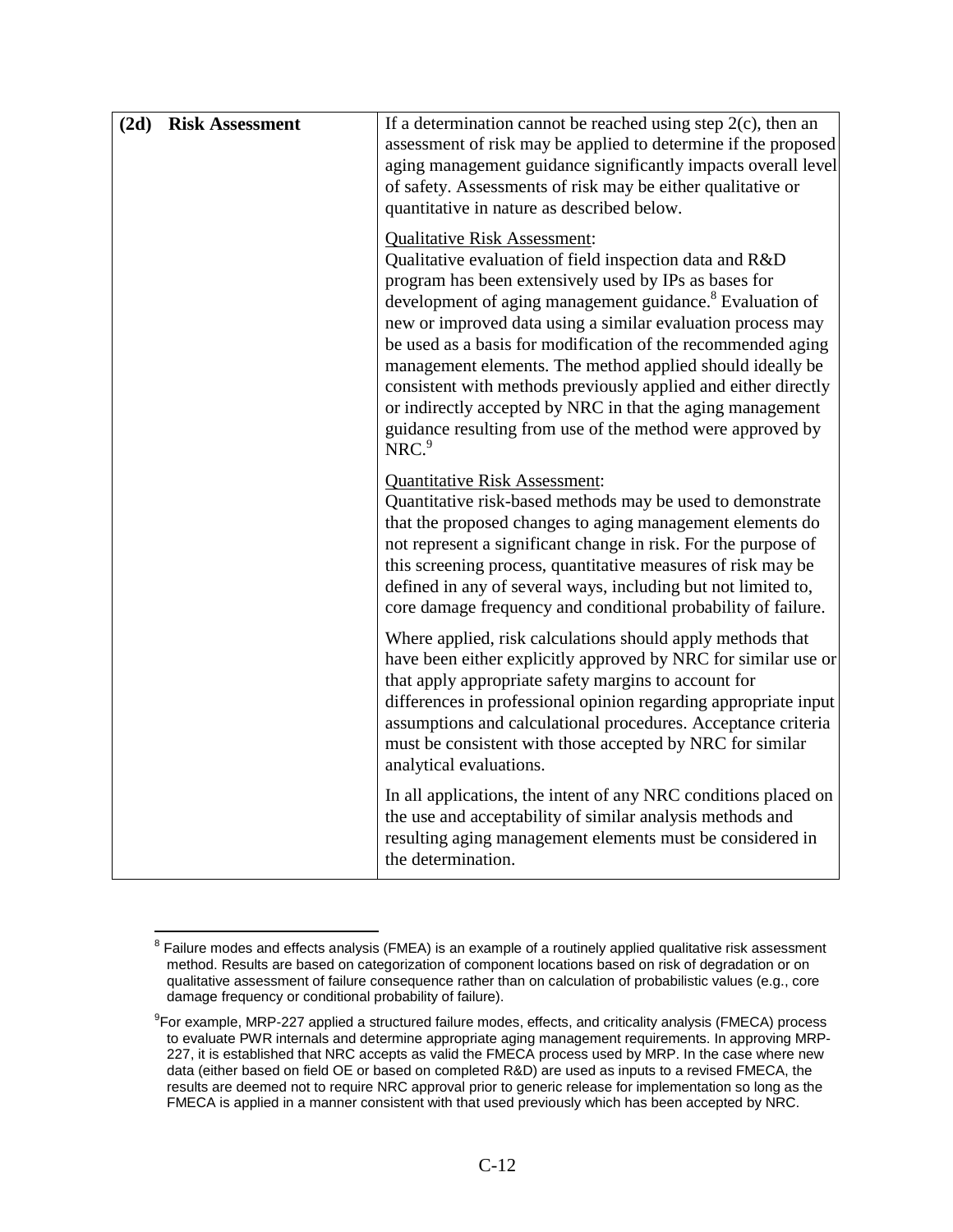| (2e)/(2f) | <b>Sensitivity to New</b> | If a risk assessment consistent with item $(2d)$ is used as a                                                                                                                                                                                                                                                |
|-----------|---------------------------|--------------------------------------------------------------------------------------------------------------------------------------------------------------------------------------------------------------------------------------------------------------------------------------------------------------|
| Data      |                           | screening basis, it is recognized that the evaluation                                                                                                                                                                                                                                                        |
|           |                           | conclusions could be affected by new field OE or by R&D                                                                                                                                                                                                                                                      |
|           |                           | results. In the case that changes to aging management                                                                                                                                                                                                                                                        |
|           |                           | guidance are released for generic implementation without                                                                                                                                                                                                                                                     |
|           |                           | NRC approval and such changes could be sensitive to new                                                                                                                                                                                                                                                      |
|           |                           | data, it is reasonable that criteria be established for                                                                                                                                                                                                                                                      |
|           |                           | identifying any adverse trends in performance that could                                                                                                                                                                                                                                                     |
|           |                           | warrant adjustment of the applicable aging management                                                                                                                                                                                                                                                        |
|           |                           | guidance.                                                                                                                                                                                                                                                                                                    |
|           |                           | Criteria for reevaluation must be established and managed<br>appropriately by the responsible IP in a manner that ensures<br>adverse performance trends are identified and addressed in a<br>timely manner. This requirement is consistent with the<br>approach used to maintain risk-informed ISI programs. |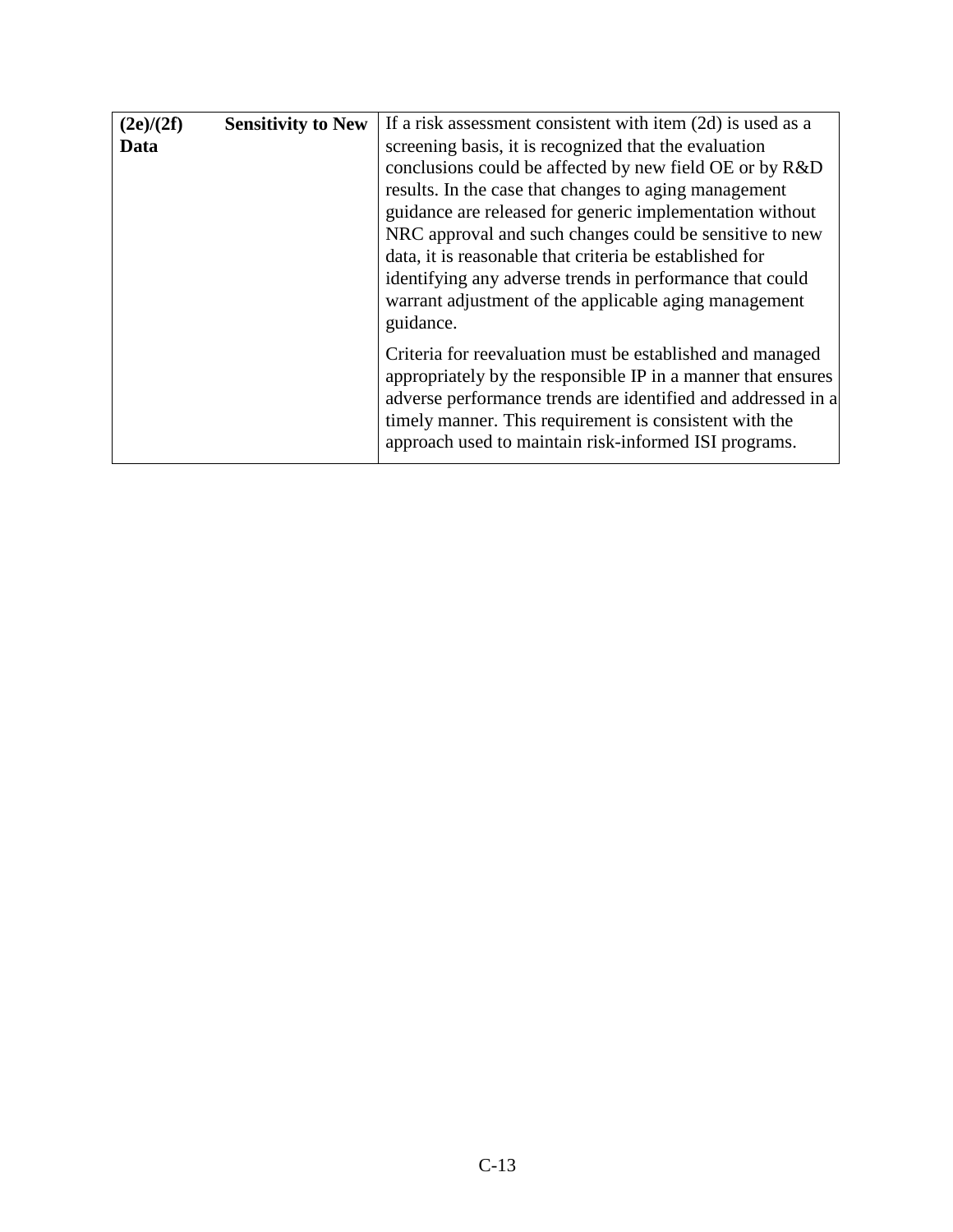#### *5.3 Review, Approval and Documentation*

For IP products determined not to require NRC approval prior to generic release for implementation based on a determination using Section 5.1, formal review and approval of the determination is not required. The determination result is documented in the letter transmitting the IP product for committee review.

For IP products determined not to require NRC approval prior to release for generic implementation based on screening evaluation using Section 5.2, the details of the screening evaluation shall be documented and provided for committee review and approval in parallel with the product. Review of the screening evaluation is performed using the same committeebased consensus process applied to the product. Review and approval of the screening evaluation by IP member utilities occurs through application of the existing process under which products containing NEI 03-08 Mandatory or Needed elements require executive body approval before implementation.<sup>10</sup> Final documentation of the screening evaluation details including any analyses performed to support the evaluation (not just the determination result) should be documented either as an attachment to the IP letter transmitting the report to members for implementation or as an attachment or appendix to the IP product itself.

Finally, the introduction section of all IP products containing NEI 03-08 Mandatory or Needed elements should clearly state the report implementation status. Where detailed evaluation using Section 5.2 was used to determine that the product does not require NRC approval prior to release for implementation, the introduction section should also provide a reference to the screening evaluation so that program owners implementing the aging management guidance contained in the product can access the screening evaluation details if desired.

#### *5.4 NRC Notification*

Each IP will provide an annual information only notification to NRC regarding application of the screening process. The level of detail provided is left to the discretion of the IP. The annual information notification shall be reviewed by NEI. If areas of regulatory risk are identified in the review, the IP and NEI will work collaboratively to develop appropriate communication for the annual information only notification that minimizes the regulatory risks. However, as a minimum, the notification shall include a listing of work products that, during the annual reporting period, meet all of the following criteria:

- 1) Include IP controlled aging management guidance elements and,
- 2) Represent a revision of or replacement for a product previously approved by NRC via SE and,
- 3) Was evaluated by the screening process described in Section 5.2 and determined not to require NRC approval prior to release for generic implementation

Further, for each report listed based on these criteria, the notification shall also include a summary statement of the basis applied by the IP to determine that the product could be released for generic implementation without NRC approval. Evaluation details need not be

<sup>&</sup>lt;sup>10</sup> Aging management guidance elements that are deemed important to assuring continued safe operation will be indicated as either Mandatory or Needed elements under the NEI 03-08 Materials Initiative.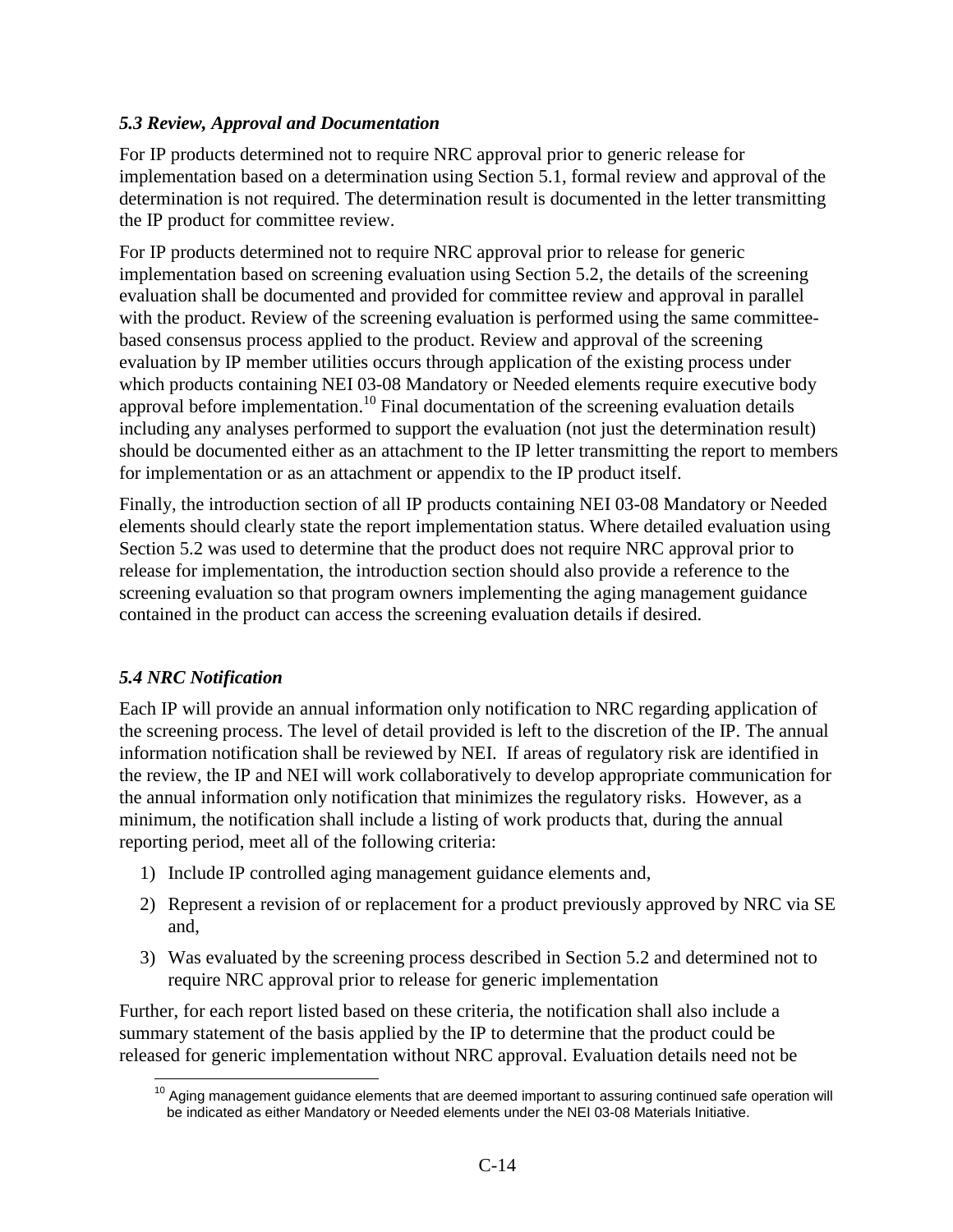provided within the annual notification. However, evaluation details shall be maintained by the responsible IP and made available to NRC upon formal request.